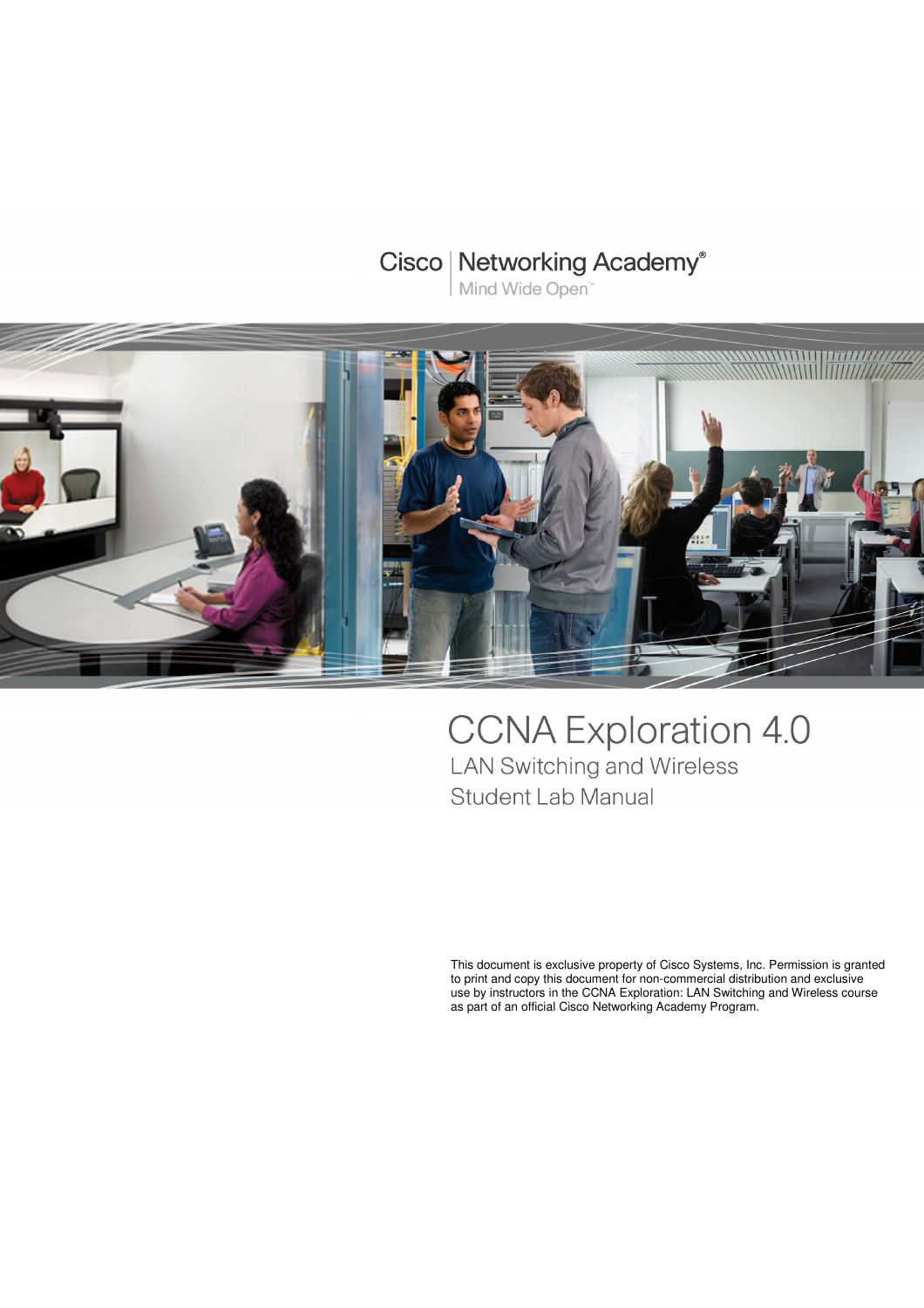# **Lab 1.3.1: Review of Concepts from Exploration 1**

# **Topology Diagram**



# **Learning Objectives**

Upon completion of this lab, you will be able to:

- Create a logical topology given network requirements
- Create subnets to meet host requirements
- Configure the physical topology
- Configure the logical topology
- Verify network connectivity
- Configure and verify passwords

# **Scenario**

In this lab, you will design and configure a small routed network and verify connectivity across multiple network devices. This requires creating and assigning two subnetwork blocks, connecting hosts and network devices, and configuring host computers and one Cisco router for basic network connectivity. Switch1 has a default configuration and does not require additional configuration. You will use common commands to test and document the network. The zero subnet is used.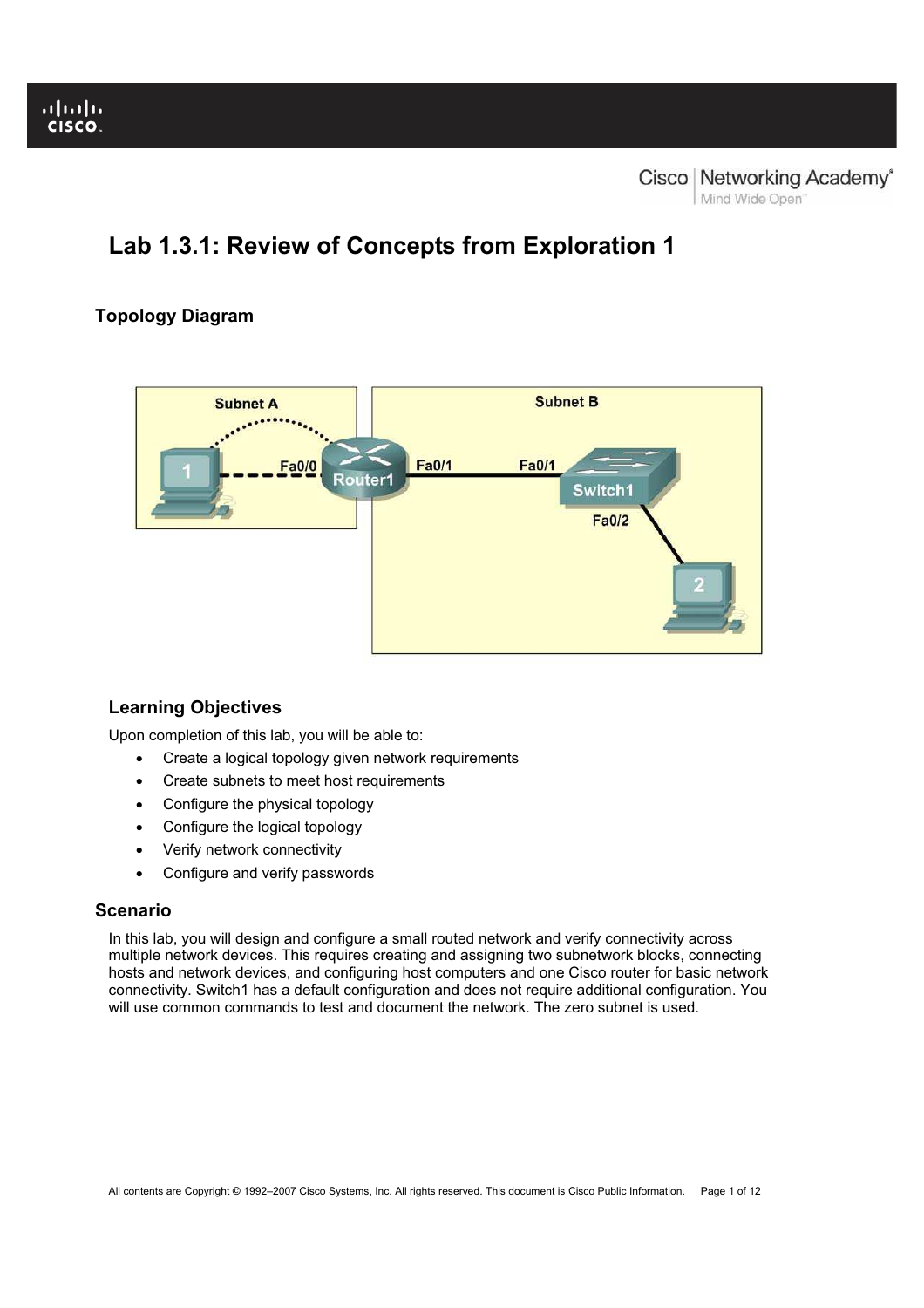# **Task 1: Design a Logical LAN Topology**

#### **Step 1: Design an IP addressing scheme.**

Given the IP address block of **192.168.7.0 /24**, design an IP addressing scheme that satisfies the following requirements:

| <b>Subnet</b> | <b>Number of Hosts</b> |
|---------------|------------------------|
| Subnet A      | 110                    |
| Subnet B      |                        |

The 0 subnet is used. No subnet calculators may be used. Create the smallest possible subnets that satisfy the requirements for hosts. Assign the first usable subnet to Subnet A.

|                                  | <b>Subnet A</b>      |
|----------------------------------|----------------------|
| <b>Specification</b>             | <b>Student Input</b> |
| Number of bits in the subnet     |                      |
| IP mask (binary)                 |                      |
| New IP mask (decimal)            |                      |
| Maximum number of usable         |                      |
| subnets (including the 0 subnet) |                      |
| Number of usable hosts per       |                      |
| subnet                           |                      |
| IP subnetwork address            |                      |
| First IP host address            |                      |
| Last IP host address             |                      |

| <b>Subnet B</b>                   |                      |  |  |  |  |  |  |  |  |  |
|-----------------------------------|----------------------|--|--|--|--|--|--|--|--|--|
| <b>Specification</b>              | <b>Student Input</b> |  |  |  |  |  |  |  |  |  |
| Number of bits in the subnet      |                      |  |  |  |  |  |  |  |  |  |
| IP mask (binary)                  |                      |  |  |  |  |  |  |  |  |  |
| New IP mask (decimal)             |                      |  |  |  |  |  |  |  |  |  |
| Maximum number of usable subnets  |                      |  |  |  |  |  |  |  |  |  |
| (including the 0 subnet)          |                      |  |  |  |  |  |  |  |  |  |
| Number of usable hosts per subnet |                      |  |  |  |  |  |  |  |  |  |
| IP network address                |                      |  |  |  |  |  |  |  |  |  |
| First IP host address             |                      |  |  |  |  |  |  |  |  |  |
| Last IP host address              |                      |  |  |  |  |  |  |  |  |  |

Host computers will use the first usable IP address in the subnet. The network router will use the last usable IP address in the subnet.

### **Step 2: Write down the IP address information for each device.**

| <b>Device</b>     | <b>IP</b> address | <b>Mask</b> | Gateway |
|-------------------|-------------------|-------------|---------|
| Host1             |                   |             |         |
| Router1-Fa0/0     |                   |             |         |
| Host <sub>2</sub> |                   |             |         |
| Router1-Fa0/1     |                   |             |         |

|  | <b>Table 1. IP Address Assignments</b> |
|--|----------------------------------------|
|  |                                        |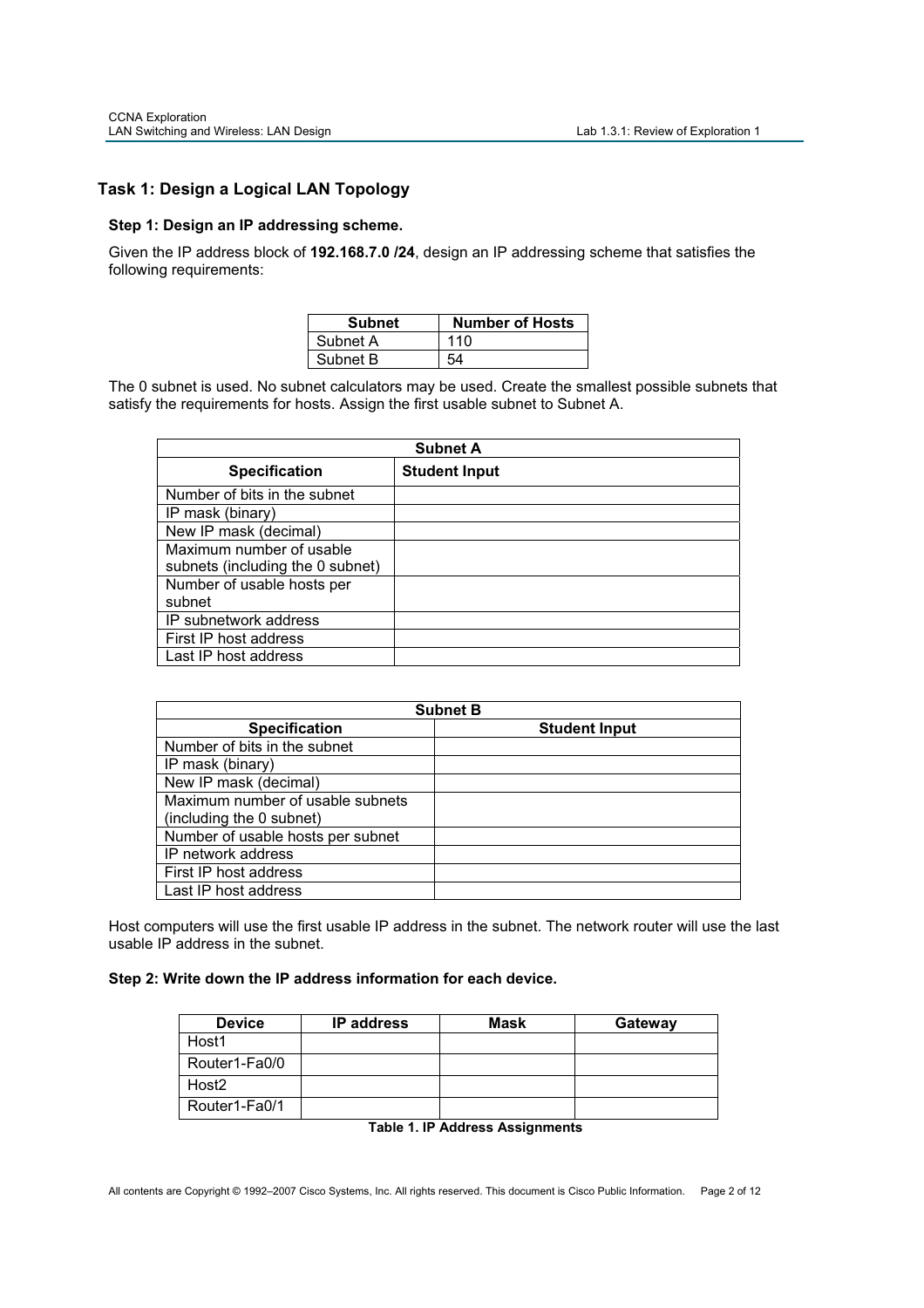Before proceeding, verify your IP addresses with the instructor.

# **Task 2: Configure the Physical Topology**

### **Step 1: Cable the network.**

Refer to the figure and table below for the necessary cables.

| Cabling                                     | <b>Cable Type</b> |
|---------------------------------------------|-------------------|
| LAN cable between Host1 and Router1 Fa0/0   | Crossover         |
| LAN cable between Switch1 and Router1 Fa0/1 | Straight-through  |
| LAN cable between Switch1 and Host2         | Straight-through  |
| Console cable between Host1 and Router1     | Rollover          |



Figure 1. Cabling the network

# **Step 2: Physically connect lab devices.**

Cable the network devices as shown in Figure 1. Turn power on to all devices if it is not already on.

# **Step 3: Inspect the network connections.**

Verify the connections visually.

# **Task 3: Configure the Logical Topology**

### **Step 1: Configure the host computers.**

Configure the static IP address, subnet mask, and gateway for each host computer.

Note: The following directions are for Windows XP. To configure hosts using other operating systems, refer to the operating system manual.

To configure the host, go to **Start > Control Panel > Network Connections > Local Area Connection**. In the Local Area Connection Properties window, select **Internet Protocol (TCP/IP)** and click the **Properties** button.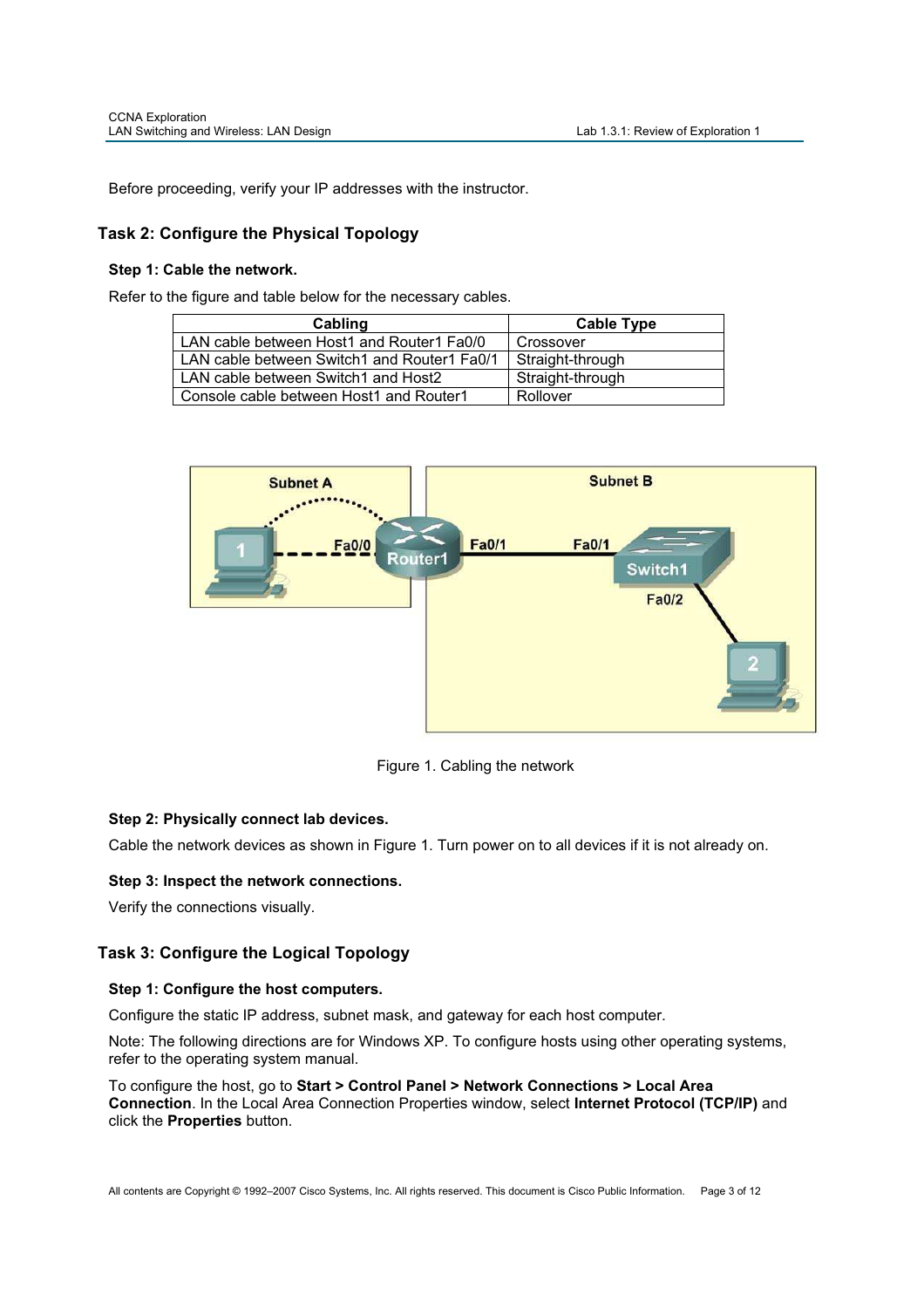| Edit<br>File   | <b>S Network Connections</b><br>View Favorites<br>Tools<br>Advanced<br>Help                                                                                       | $-101$                                                                                                                                                                                           |        |
|----------------|-------------------------------------------------------------------------------------------------------------------------------------------------------------------|--------------------------------------------------------------------------------------------------------------------------------------------------------------------------------------------------|--------|
| Back -         | 1<br>$\mathfrak{p}$<br>Search<br><b>B</b><br>Folders                                                                                                              | $\blacksquare$                                                                                                                                                                                   |        |
| <b>Address</b> | <b>J. Local Area Connection 2 Properties</b>                                                                                                                      | $\Rightarrow$ Go<br>$\blacktriangledown$                                                                                                                                                         |        |
| <b>Direct</b>  | General Authentication Advanced<br>Connect using:                                                                                                                 | <b>Internet Protocol (TCP/IP) Properties</b>                                                                                                                                                     | 7      |
| LAN or H       | THE Intel(R) PRO/1000 MT Mobile Connection<br>Configure                                                                                                           | General<br>You can get IP settings assigned automatically if your network supports<br>this capability. Otherwise, you need to ask your network administrator for<br>the appropriate IP settings. |        |
|                | This connection uses the following items:<br>▶ अन्हर Network Monitor Driver<br>T TAEGIS Protocol (IEEE 802.1x) v2.2.1.0<br>2.<br>✔ Trinternet Protocol (TCP/IP)   | O Obtain an IP address automatically<br>(.) Use the following IP address:                                                                                                                        |        |
| Wizard         | k<br><b>SULL</b><br>Þ                                                                                                                                             | 192.168.7.1<br>IP address:<br>Subnet mask:<br>255 . 255 . 255 . 128                                                                                                                              |        |
|                | Uninstall<br>Install.<br>Properties<br>Description                                                                                                                | 192.168.7.126<br>Default gateway:                                                                                                                                                                |        |
|                | Transmission Control Protocol/Internet Protocol, The default<br>wide area network protocol that provides communication<br>across diverse interconnected networks. | Obtain DNS server address automatically<br>(a) Use the following DNS server addresses:                                                                                                           |        |
|                | Show icon in notification area when connected                                                                                                                     | Preferred DNS server:<br>$\sim$<br>Alternate DNS server:<br>86<br>45                                                                                                                             |        |
|                | <b>OK</b><br>Cancel                                                                                                                                               | Advanced                                                                                                                                                                                         |        |
|                |                                                                                                                                                                   | OK                                                                                                                                                                                               | Cancel |

**Figure 2. Setting Properties for Internet Protocol (TCP/IP)** 

In the TCP/IP Properties dialog box for each host, enter the IP address, network mask, and the gateway from Table 1.

After configuring each host computer, open a command window on the host by selecting **Start > Run**. When prompted to type the name of a program, enter **cmd** in the text box. From the command window, display and verify the host network settings with the **ipconfig /all** command. The settings should match those in the tables below:

| <b>Host1 Network Configuration</b> |                 |  |  |  |  |  |  |  |  |
|------------------------------------|-----------------|--|--|--|--|--|--|--|--|
| IP address                         | 192.168.7.1     |  |  |  |  |  |  |  |  |
| Subnet mask                        | 255.255.255.128 |  |  |  |  |  |  |  |  |
| Default gateway                    | 192.168.7.126   |  |  |  |  |  |  |  |  |
|                                    |                 |  |  |  |  |  |  |  |  |

|                 | <b>Host2 Network Configuration</b> |
|-----------------|------------------------------------|
| IP address      | 192.168.7.129                      |
| Subnet mask     | 255.255.255.192                    |
| Default gateway | 192.168.7.190                      |

Are the host settings in agreement with the tables? \_\_\_\_\_\_\_\_\_\_\_\_\_ If not, reconfigure as necessary.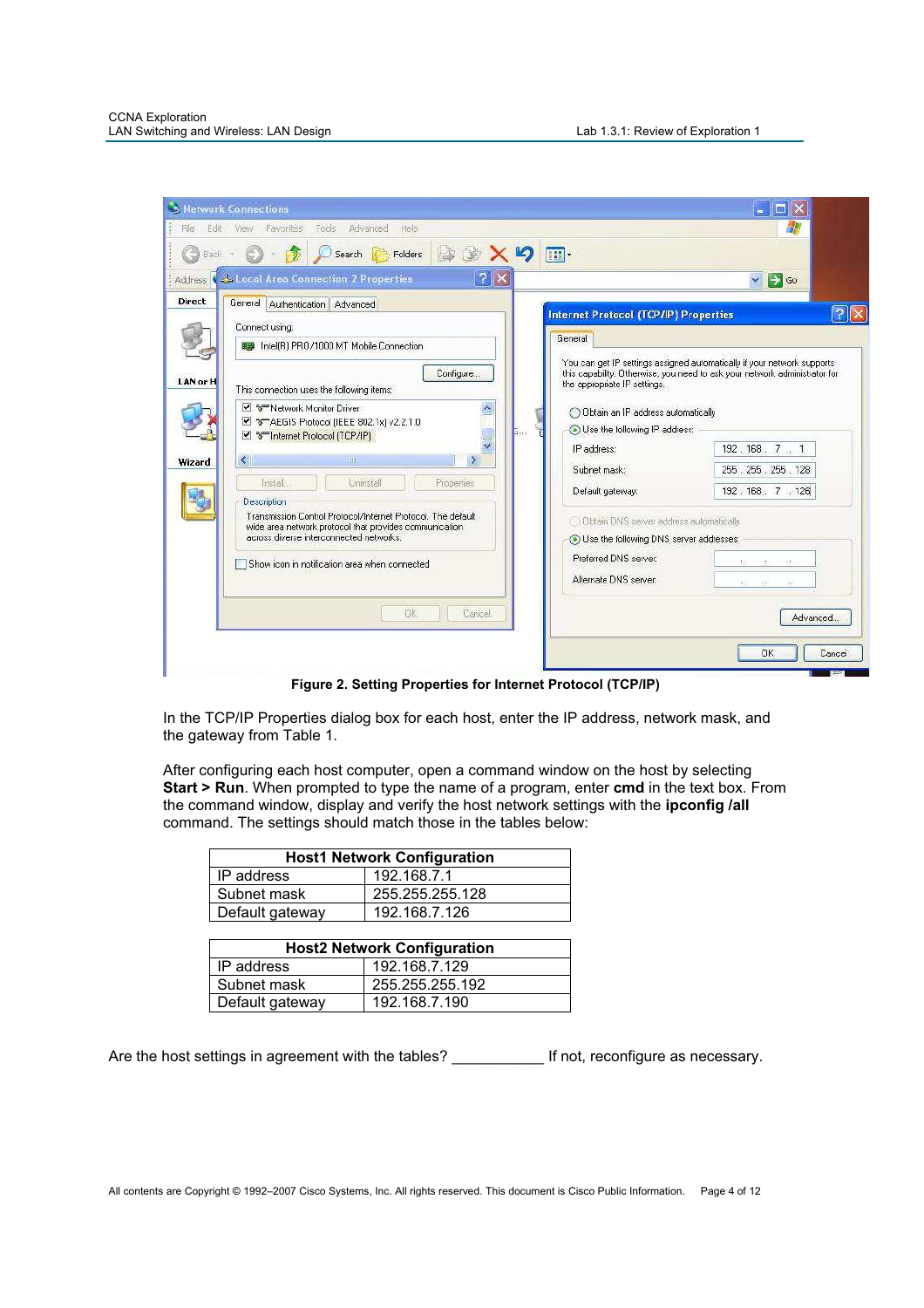### **Step 2: Configure Router1.**

From Host1, connect to the console of Router 1 and establish a console session. Directions for creating a console connection using HyperTerminal are in Appendix 2.

From the router console, configure the following:

| Task                                  | <b>Specification</b>                              |
|---------------------------------------|---------------------------------------------------|
| Router name                           | Router1                                           |
| Encrypted privileged exec<br>password | cisco                                             |
| Console access password               | class                                             |
| Telnet access password                | class                                             |
| Router1 interface Fa0/0               | Set the description<br>Set the Layer 3<br>address |
| Router1 interface Fa0/1               | Set the description<br>Set the Layer 3<br>address |

Enter the following commands on the router:

```
Router>enable
Router#config term
Enter configuration commands, one per line. End with CNTL/Z. 
Router(config)#hostname Router1
Router1(config)#enable secret class
Router1(config)#line console 0
Router1(config-line)#password cisco
Router1(config-line)#login
Router1(config-line)#line vty 0 4
Router1(config-line)#password cisco
Router1(config-line)#login
Router1(config-line)#interface fa0/0
Router1(config-if)#ip address 192.168.7.126 255.255.255.128 
Router1(config-if)#no shutdown
Router1(config-if)#description connection to host1
Router1(config-if)#interface fa0/1
Router1(config-if)#description connection to switch1
Router1(config-if)#ip address 192.168.7.190 255.255.255.192
Router1(config-if)#no shutdown
Router1(config-if)#end
Router1#
```
# **Task 4: Verify Network Connectivity**

**Step 1: Use the ping command to verify network connectivity.** 

You can verify network connectivity using the **ping** command.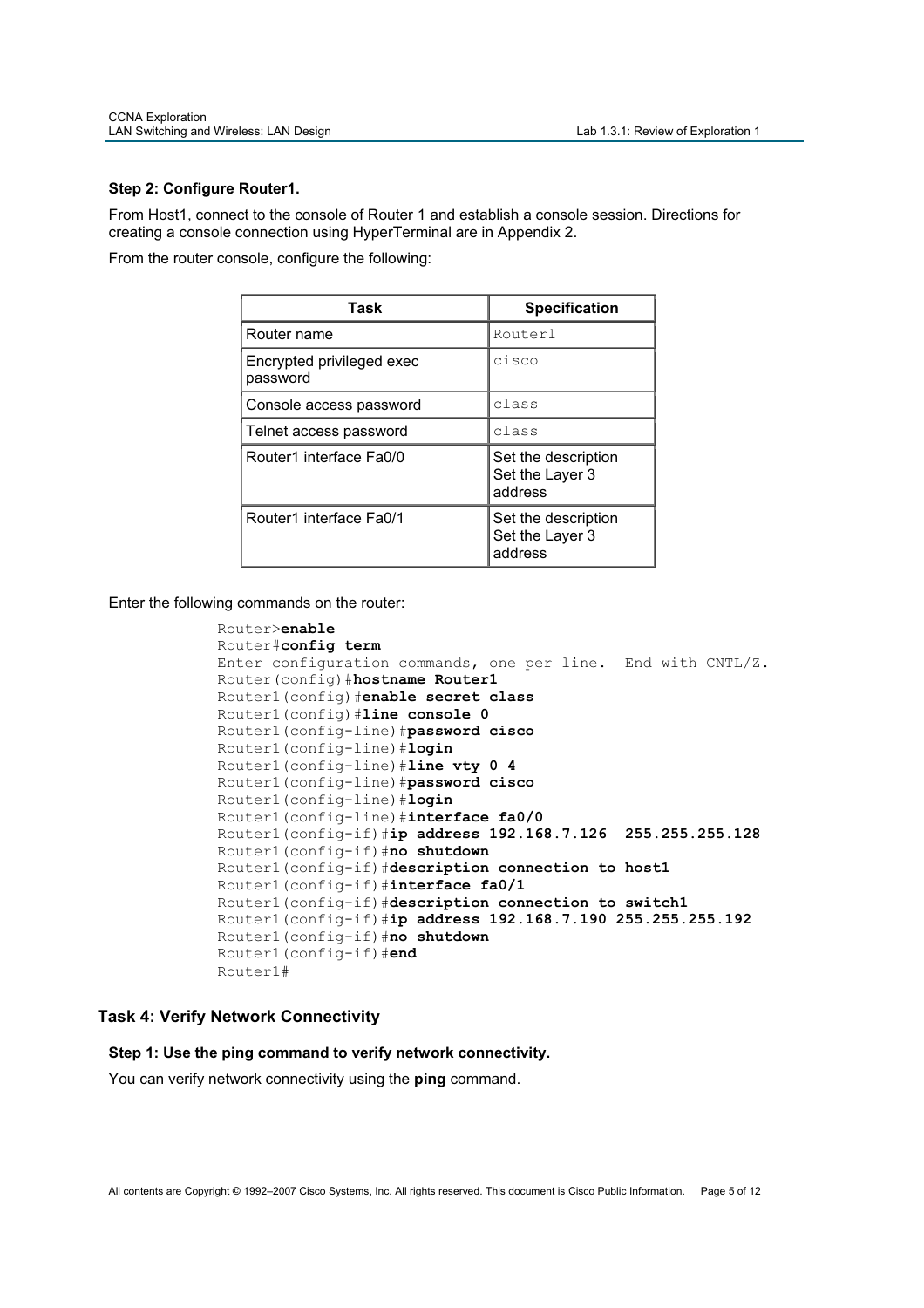Note: If pings to the host computers fail, temporarily disable the computer firewall and retest. To disable a Windows firewall, select **Start > Control Panel > Windows Firewall**, select **OFF**, and then **OK**.

Use the following table to verify connectivity with each network device. Take corrective action to establish connectivity if a test fails.

| <b>From</b>       | To                | <b>IP Address</b> | <b>Ping Results</b> |
|-------------------|-------------------|-------------------|---------------------|
| Host1             | NIC IP address    | 192.168.7.1       |                     |
| Host1             | Router1, Fa0/0    | 192.168.7.126     |                     |
| Host1             | Router1, Fa0/1    | 192.168.7.190     |                     |
| Host1             | Host <sub>2</sub> | 192.168.7.129     |                     |
| Host <sub>2</sub> | NIC IP address    | 192.168.7.129     |                     |
| Host <sub>2</sub> | Router1, Fa0/1    | 192.168.7.190     |                     |
| Host <sub>2</sub> | Router1, Fa0/0    | 192.168.7.126     |                     |
| Host <sub>2</sub> | Host1             | 192.168.7.1       |                     |

 In addition to the **ping** command, what other Windows command is useful in displaying network delay and breaks in the path to the destination?

# **Task 5: Verify Passwords**

### **Step 1: Telnet to the router from Host2 and verify the Telnet password.**

You should be able to telnet to either Fast Ethernet interface of the router.

In a command window on Host 2, type:

telnet 192.168.7.190

When you are prompted for the Telnet password, type **cisco** and press Enter.

Was the telnet successful?

### **Step 2: Verify that the enable secret password has been set.**

From the Telnet session, enter privilege exec mode and verify it is password protected:

**Router>**enable

Were you prompted for the enable secret password?

### **Step 3: Verify that the console is password protected.**

Terminate and then re-establish the console connection from Host1 to the router to verify that the console is password protected.

Depending on the Telnet client that you are using, the session can usually be terminated with Ctrl-]. When the session is re-established, you should be prompted for the console password before being allowed access to the command line interface.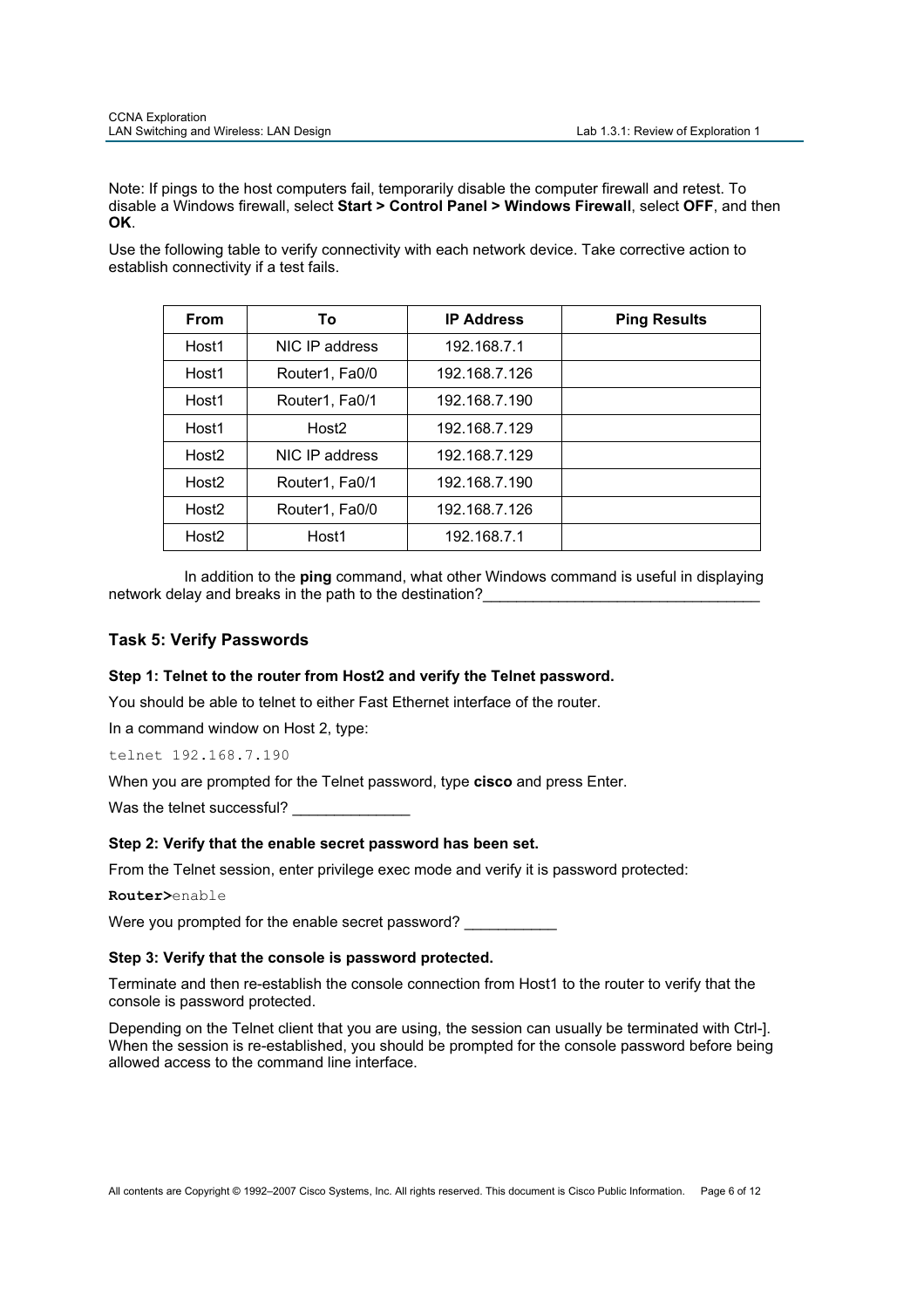### **Task 6: Reflection**

How are Telnet access and console access different? When might it make sense to set different passwords on these two access ports?

\_\_\_\_\_\_\_\_\_\_\_\_\_\_\_\_\_\_\_\_\_\_\_\_\_\_\_\_\_\_\_\_\_\_\_\_\_\_\_\_\_\_\_\_\_\_\_\_\_\_\_\_\_\_\_\_\_\_\_\_\_\_\_\_\_\_\_\_\_\_\_\_\_\_\_\_

Why does the switch between Host2 and the router not require configuration with an IP address to forward packets?

\_\_\_\_\_\_\_\_\_\_\_\_\_\_\_\_\_\_\_\_\_\_\_\_\_\_\_\_\_\_\_\_\_\_\_\_\_\_\_\_\_\_\_\_\_\_\_\_\_\_\_\_\_\_\_\_\_\_\_\_\_\_\_\_\_\_\_\_\_\_\_\_\_\_\_\_\_

### **Task 7: Clean Up**

Unless directed otherwise by your instructor, erase the configurations and reload the switches. Disconnect and store the cabling. For PC hosts that are normally connected to other networks (such as the school LAN or to the Internet), reconnect the appropriate cabling and restore the TCP/IP settings.

### **Final Router 1 Configuration**

```
Router1#show run 
<selective output omitted> 
!
hostname Router1 
!
enable secret class 
!
!
 interface FastEthernet0/0 
 description connection to host1 
 ip address 192.168.7.126 255.255.255.128 
 no shutdown 
!
interface FastEthernet0/1 
 description connection to switch1 
 ip address 192.168.7.190 255.255.255.192 
 no shutdown 
!
line con 0 
 password cisco 
 login 
line aux 0 
line vty 0 4 
 password cisco 
 login 
!
end
```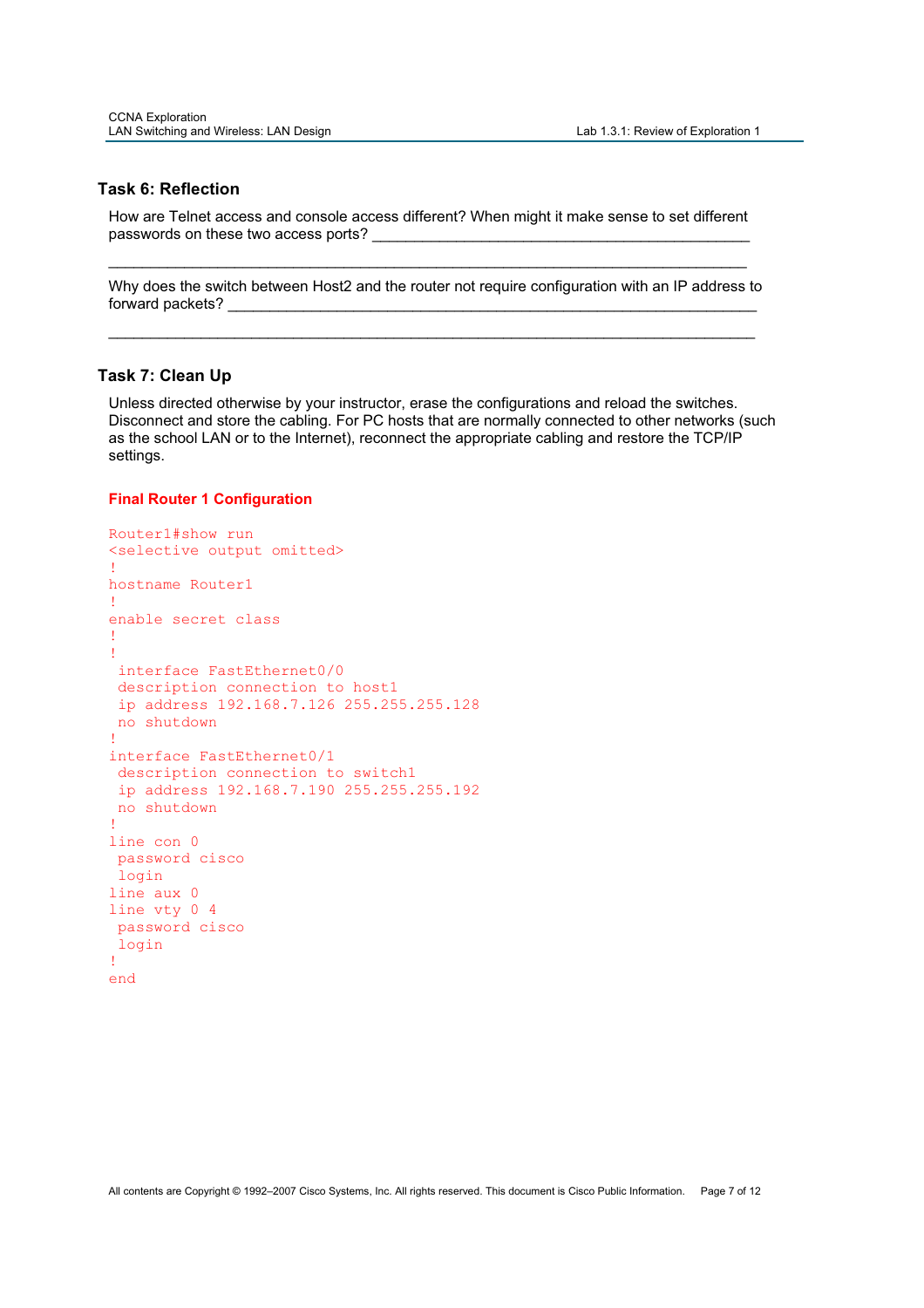# **Appendix 1: Last Octet Subnet Chart**

|                                                         | Subnet Addressing for Last Octet                |                                                           |                      |                      |                                                                                                     |                                              |                                                               |                           |                        |                              |                          |                                    |                              |                                                            |                                                                                                                                                                                                                                                                                                                                                                            |                      |                    |                            |                     |                    |                         |              |                                     |                   |                  |                    |                                             |                                             |             |                  |                                          |                     |                                                 |  |  |  |  |                 |  |  |  |                                            |  |                |  |                         |              |  |         |   |   |                       |  |               |  |                 |                                               |
|---------------------------------------------------------|-------------------------------------------------|-----------------------------------------------------------|----------------------|----------------------|-----------------------------------------------------------------------------------------------------|----------------------------------------------|---------------------------------------------------------------|---------------------------|------------------------|------------------------------|--------------------------|------------------------------------|------------------------------|------------------------------------------------------------|----------------------------------------------------------------------------------------------------------------------------------------------------------------------------------------------------------------------------------------------------------------------------------------------------------------------------------------------------------------------------|----------------------|--------------------|----------------------------|---------------------|--------------------|-------------------------|--------------|-------------------------------------|-------------------|------------------|--------------------|---------------------------------------------|---------------------------------------------|-------------|------------------|------------------------------------------|---------------------|-------------------------------------------------|--|--|--|--|-----------------|--|--|--|--------------------------------------------|--|----------------|--|-------------------------|--------------|--|---------|---|---|-----------------------|--|---------------|--|-----------------|-----------------------------------------------|
|                                                         | 35                                              | <u>ਯੂ ដូច</u> ្នាំ ដូន្ន                                  |                      |                      |                                                                                                     | 203<br>외                                     |                                                               |                           |                        |                              |                          | $\frac{1}{2}$                      | $\frac{1}{3}$<br>ä           | ä<br>Ë                                                     |                                                                                                                                                                                                                                                                                                                                                                            | 553                  | 햛<br>하력<br>ಕ<br>قع |                            |                     |                    |                         |              |                                     |                   |                  |                    |                                             |                                             |             |                  |                                          |                     |                                                 |  |  |  |  |                 |  |  |  |                                            |  |                |  |                         |              |  |         |   |   |                       |  |               |  |                 |                                               |
| /25 (1 subnet bit)<br>1 subnet<br>126 hosts             | $-128$                                          |                                                           |                      |                      |                                                                                                     |                                              |                                                               |                           |                        |                              |                          |                                    |                              | ö                                                          |                                                                                                                                                                                                                                                                                                                                                                            |                      |                    |                            |                     |                    |                         |              |                                     |                   |                  |                    |                                             | /25 (1 subnet bit)<br>1 subnet<br>126 hosts |             |                  |                                          |                     |                                                 |  |  |  |  |                 |  |  |  |                                            |  |                |  |                         |              |  |         |   |   |                       |  |               |  |                 |                                               |
| 56<br>6 (2 subnet bits)<br>3 subnets<br>62 hosts        |                                                 | 261'<br>$\frac{128}{2}$<br>(193.254)<br>$(129 - 190)$     |                      |                      |                                                                                                     |                                              |                                                               |                           |                        |                              |                          |                                    |                              | ġ4<br>ò<br>(65.126)<br>$(-1, 62)$                          |                                                                                                                                                                                                                                                                                                                                                                            |                      |                    |                            |                     |                    |                         |              |                                     |                   |                  |                    | 26 (2 subnet bits)<br>3 subnets<br>62 hosts |                                             |             |                  |                                          |                     |                                                 |  |  |  |  |                 |  |  |  |                                            |  |                |  |                         |              |  |         |   |   |                       |  |               |  |                 |                                               |
| /27 (3 subnet bits)<br>7 subnets<br>30 hosts            |                                                 | 224 (225-254)                                             |                      |                      |                                                                                                     |                                              | 192 (193-222)                                                 |                           |                        |                              | $081 - 191$ 091          |                                    |                              | 128<br>(129.158)                                           |                                                                                                                                                                                                                                                                                                                                                                            |                      |                    |                            | န္တ<br>$(92 - 126)$ |                    |                         |              | -64<br>Ģ5.<br>ë                     |                   |                  | ಜ್ಞ<br>ġ           | జ                                           |                                             |             |                  | ö<br>$1 - 30$                            |                     | /27 (3 subnet bits)<br>7 subnets<br>30 hosts    |  |  |  |  |                 |  |  |  |                                            |  |                |  |                         |              |  |         |   |   |                       |  |               |  |                 |                                               |
| /28 (4 subnet bits)<br>15 subnets<br>14 hosts           |                                                 | 240<br>(141.254)                                          |                      | 224<br>-325<br>238)  |                                                                                                     | 208<br>(209.22)                              |                                                               | 792<br>$(190^\circ, 206)$ | $(177 - 190)$          | 921                          |                          | '9⊧<br>(161.174)                   |                              | $-144$<br>$(145 -$<br>j<br>G                               |                                                                                                                                                                                                                                                                                                                                                                            |                      |                    |                            |                     |                    |                         |              |                                     |                   |                  |                    |                                             |                                             |             |                  |                                          |                     |                                                 |  |  |  |  | 128<br>62L<br>ā |  |  |  | $\overline{112}$<br>(113<br>$\overline{a}$ |  | ွေ<br>ÎP.<br>j |  | g<br>$\frac{1}{2}$<br>g | ġ,<br>Ģ<br>ä |  | 숢<br>ô) | ġ | à | $\widetilde{z}$<br>್ಟ |  | ä<br>ίħ.<br>g |  | ь<br>$(1 - 14)$ | /28 (4 subnet bits)<br>15 subnets<br>14 hosts |
| /29 (5 subnet bits)<br>31 subnets<br>6 hosts            | .248<br>(249.254)                               | 240<br>$(241 -$<br>34G)                                   | 232<br>(233-<br>238) | 224<br>(225-<br>230) | $\frac{216}{5}$<br>$(217 -$<br>222)                                                                 | 208<br>$(200 - 214)$                         | $\frac{200}{2}$<br>$(201 - 206)$                              | 261<br>(.182-<br>i86      | .<br>श्र<br>(185-<br>ğ | $\frac{3}{2}$<br>ίm.<br>i8Z) | .<br>88<br>(∶80-<br>174) | .<br>8<br>$\overline{9}$<br>.<br>B | .<br>83<br>(153.<br>ig<br>Se | .<br>14<br>$\left(\frac{1}{2} \frac{dS}{dt}\right)$<br>isü | .<br>38<br>(137-<br>$\frac{1}{2}$                                                                                                                                                                                                                                                                                                                                          | :128<br>. 82.<br>iag | ä<br>(351-121)     | $\frac{1}{5}$<br>(113-118) | ÷g<br>$(105 - 110)$ | ġ,<br>$(97 - 102)$ | .<br>88<br>$(100 - 60)$ | ġ<br>Ģ<br>98 | ä<br>$\widetilde{\mathcal{B}}$<br>è | ġ<br>์<br>ดู<br>è | ġ,<br>-49')<br>g | á,<br>$(16 - 154)$ | ė<br>$(41 - 46)$                            | ಜ<br>33.<br>نغ<br>ر                         | ż<br>Ģ<br>ğ | 능<br>$(17 - 22)$ | õo<br>$(1, -14)$                         | ö<br>$(1 - 6)$      | /29 (5 subnet bits)<br>31 subnets<br>6 hosts    |  |  |  |  |                 |  |  |  |                                            |  |                |  |                         |              |  |         |   |   |                       |  |               |  |                 |                                               |
| /30 (6 subnet bits)<br>63 subnets<br>2 hsots<br>All col | 248 (248 - 254)<br>252 (253 - 254)<br>- Hing bi | $\frac{23}{244}$<br>$\frac{244}{44}$<br>$\frac{330}{300}$ |                      | 228<br>(22)<br>.230) | $\begin{array}{r} 212 \ (213 \\ 216 \ (217 \\ 220 \ (221 \\ 224 \ (225 \ . \end{array}$<br>(225.22) | 208 (209-210)<br>$(213, 214)$<br>(217 . 218) | $\frac{196}{200}$ (197.198)<br>200 (201.202)<br>204 (205.206) |                           |                        |                              |                          |                                    |                              |                                                            | $\begin{array}{l} 120 \ \hline 124 \ \hline 128 \ \hline 126 \ \hline 125 \ \hline 128 \ \hline 126 \ \hline 128 \ \hline 128 \ \hline 126 \ \hline 128 \ \hline 128 \ \hline 128 \ \hline 128 \ \hline 128 \ \hline 128 \ \hline 128 \ \hline 128 \ \hline 128 \ \hline 128 \ \hline 128 \ \hline 128 \ \hline 128 \ \hline 128 \ \hline 128 \ \hline 128 \ \hline 128 \$ |                      |                    |                            | 힘힘흲                 |                    | $\frac{3}{8}$           |              |                                     |                   |                  |                    |                                             | 의 없임원들 복임업명 회원 의원회원                         |             |                  | $\frac{(.9 \cdot .10)}{(.17 \cdot .18)}$ | 이치예일의의<br>$(1 - 2)$ | /30 (6 subnet bits)<br>63 subnets<br>$2$ hso ts |  |  |  |  |                 |  |  |  |                                            |  |                |  |                         |              |  |         |   |   |                       |  |               |  |                 |                                               |

Originally Authored by Dale Herninger<br>Compiled by Lee Toderick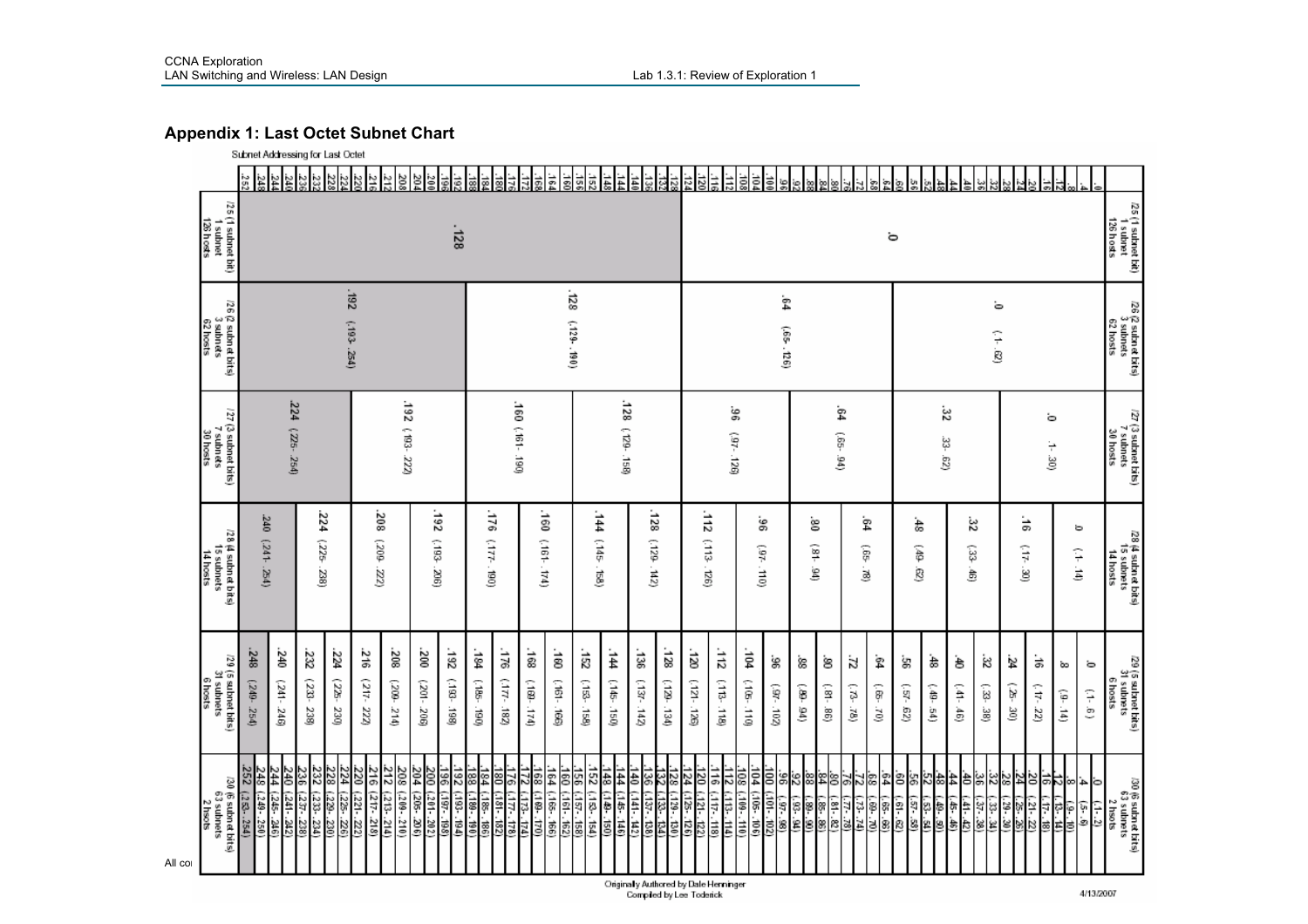# **Appendix 2**: **Creating a Router Console Session using HyperTerminal**

### **Task 1: Connect a Router and Computer with a Console Cable**

### **Step 1: Set up a basic physical connection.**

Connect the console (rollover) cable to the console port on the router. Connect the other cable end to the host computer with a DB-9 or DB-25 adapter to the COM 1 port.

#### **Step 2: Power on devices.**

If not already powered on, enable power to the computer and router.

### **Task 2: Configure HyperTerminal to Establish a Console Session with a Cisco IOS Router**

### **Step 1: Start the HyperTerminal application.**

Start the HyperTerminal program by clicking **Start > Programs > Accessories > Communications > HyperTerminal**.

### **Step 2: Configure HyperTerminal.**

| New Connection - HyperTermi                                                           | <b>Connection Description</b><br>?                           |                  |
|---------------------------------------------------------------------------------------|--------------------------------------------------------------|------------------|
| View Call<br>Edit<br>Transfer Help<br>File<br>$D \ncong \ncong \ncong \ncong D$<br>ft | New Connection                                               |                  |
|                                                                                       | Enter a name and choose an icon for the connection:<br>Name: | A                |
|                                                                                       | lcon:<br>MCL<br>■<br>Ш                                       | 丰                |
| ∢<br>III                                                                              | Cancel<br>OK                                                 | w                |
| Disconnected<br>Auto detect                                                           | <b>NUM</b><br>SCROLL<br>CAPS<br>Capture<br>Auto detect       | Print echo<br>иl |

**Figure 3. HyperTerminal Name Configuration Window**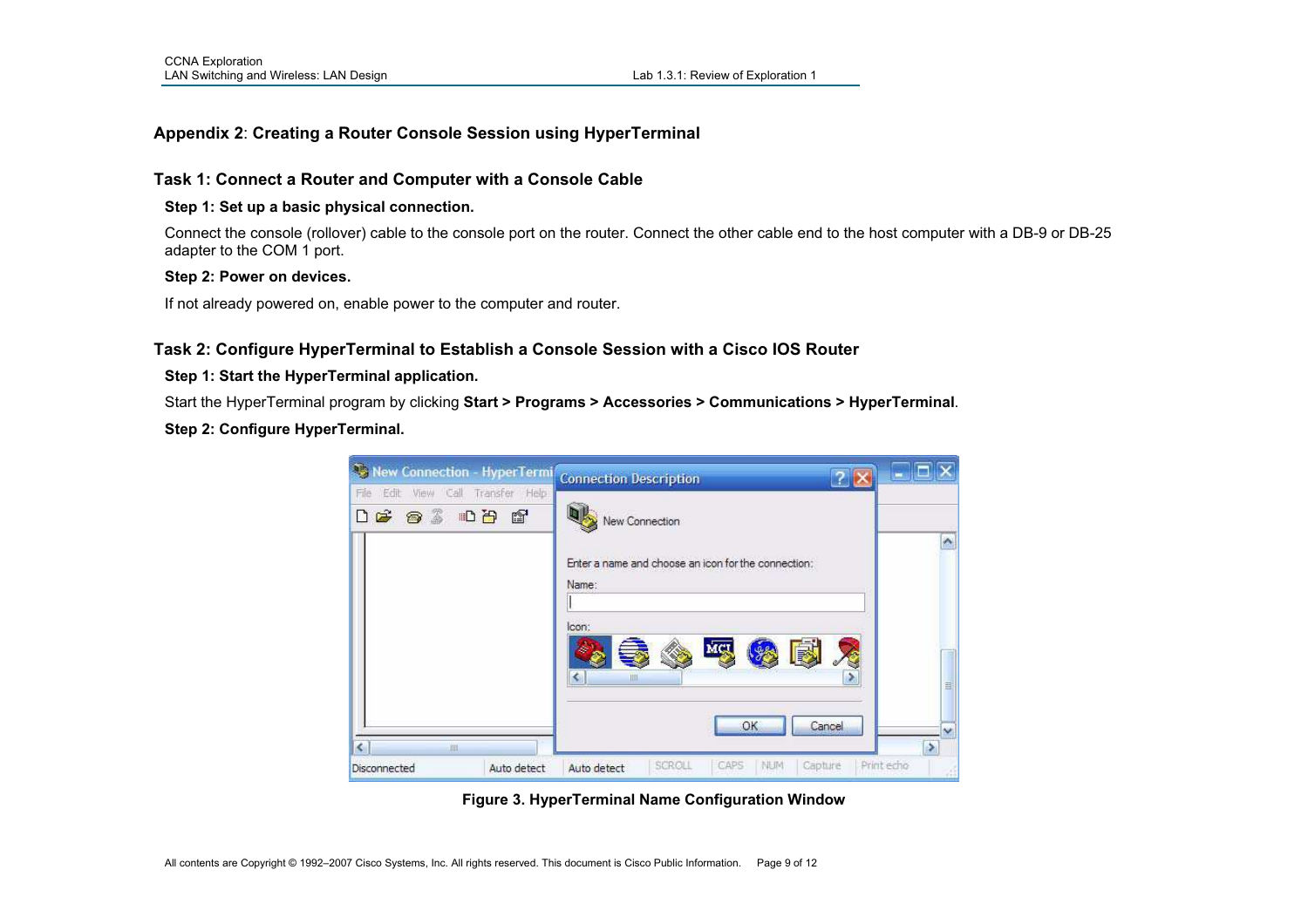In the Connection Description window, enter a session name in the Name field. Select an appropriate icon, or keep the default. Click **OK**.

| Cisco - HyperTerminal<br>View Call Transfe<br>Edit<br>File | <b>Connect To</b>                                                                                                    |                                                             |
|------------------------------------------------------------|----------------------------------------------------------------------------------------------------------------------|-------------------------------------------------------------|
| $D \times \otimes \otimes \cdots \otimes$                  | Cisco                                                                                                                | A                                                           |
|                                                            | Enter details for the phone number that you want to dial:<br>Country/region:   United States (1)<br>52<br>Area code: |                                                             |
|                                                            | Phone number:<br>Connect using: COM<br>$\vee$                                                                        | Ξ.                                                          |
| $\overline{\phantom{a}}$<br>Ш<br>Disconnected              | OK<br>Cancel<br>Auto detect<br>Auto detect<br><b>STURBERT</b><br><b>DILLIS</b><br>しれつ                                | $\overline{\phantom{a}}$<br>۶<br>Capture<br>Print echo<br>谣 |

**Figure 4. HyperTerminal Connection Type** 

Enter COM 1 in the Connect Using field, and then click **OK**. (Depending upon the PC you are using, it may be necessary to use a different COM<br>port. If COM1 does not work, then systematically try the additional COM ports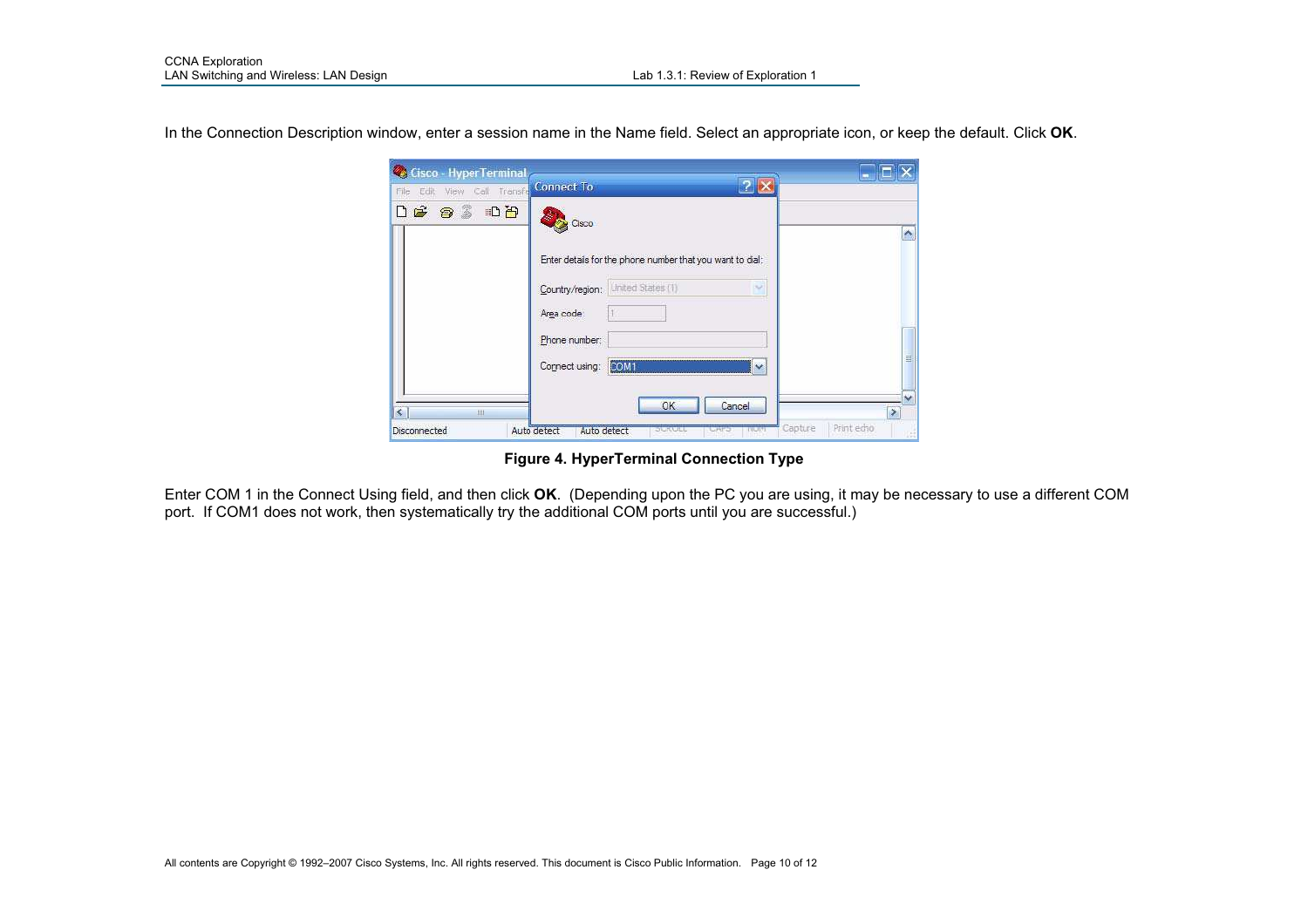| Cisco - HyperTermir COM1 Properties                                                                                                                                                                                                                                                                                                                                                                                                                                                                                                                                                                   |                       |                                       |                                           |
|-------------------------------------------------------------------------------------------------------------------------------------------------------------------------------------------------------------------------------------------------------------------------------------------------------------------------------------------------------------------------------------------------------------------------------------------------------------------------------------------------------------------------------------------------------------------------------------------------------|-----------------------|---------------------------------------|-------------------------------------------|
| Edit<br>View Call Tra<br>肺<br><b>DE 93 02</b>                                                                                                                                                                                                                                                                                                                                                                                                                                                                                                                                                         | Port Settings         |                                       |                                           |
|                                                                                                                                                                                                                                                                                                                                                                                                                                                                                                                                                                                                       | Bits per second: 9600 | ×                                     | ×                                         |
|                                                                                                                                                                                                                                                                                                                                                                                                                                                                                                                                                                                                       | Data bits: 8          | Y                                     |                                           |
|                                                                                                                                                                                                                                                                                                                                                                                                                                                                                                                                                                                                       | Parity:<br>None       | Y                                     |                                           |
|                                                                                                                                                                                                                                                                                                                                                                                                                                                                                                                                                                                                       | Stop bits:  1         | Ÿ                                     | 亖                                         |
| $\overline{\phantom{a}}$<br>$\mathop{\mathrm{III}}% \nolimits_{\mathop{\mathrm{III}}% \nolimits_{\mathop{\mathrm{III}}}} \cap \mathop{\mathrm{III}} \nolimits_{\mathop{\mathrm{III}}% \nolimits_{\mathop{\mathrm{III}}}} \cap \mathop{\mathrm{III}} \nolimits_{\mathop{\mathrm{III}}% \nolimits_{\mathop{\mathrm{III}}}} \cap \mathop{\mathrm{III}} \nolimits_{\mathop{\mathrm{III}}% \nolimits_{\mathop{\mathrm{III}}}} \cap \mathop{\mathrm{III}} \nolimits_{\mathop{\mathrm{IV}}% \nolimits_{\mathop{\mathrm{III}}}} \cap \mathop{\mathrm{III}} \nolimits_{\mathop{\mathrm{IV}}% \nolimits_{\math$ | Flow control: None    | $\sim$                                | $\overline{\phantom{a}}$<br>$\rightarrow$ |
| Disconnected                                                                                                                                                                                                                                                                                                                                                                                                                                                                                                                                                                                          |                       | <b>ure</b><br><b>Restore Defaults</b> | Print echo<br>15<br><b>AGE</b>            |
|                                                                                                                                                                                                                                                                                                                                                                                                                                                                                                                                                                                                       | OK<br>Cancel          | Apply                                 |                                           |

**Figure 5. HyperTerminal COM1 Port Settings** 

As shown in Figure 3, change port settings to the following values, and then click **OK**:

| <b>Setting</b>  | <b>Value</b> |
|-----------------|--------------|
| Bits per second | 9600         |
| Data bits       | 8            |
| Parity          | <b>None</b>  |
| Stop bits       | ٠            |
| Flow control    | <b>None</b>  |

When the HyperTerminal session window appears, press **Enter**. There should be a response from the router. This indicates that the connection has been successfully completed. If there is no connection, troubleshoot as necessary. For example, verify that the router has power. Check the connection to the COM 1 port on the PC and the console port on the router. If there is still no connection, ask the instructor for assistance.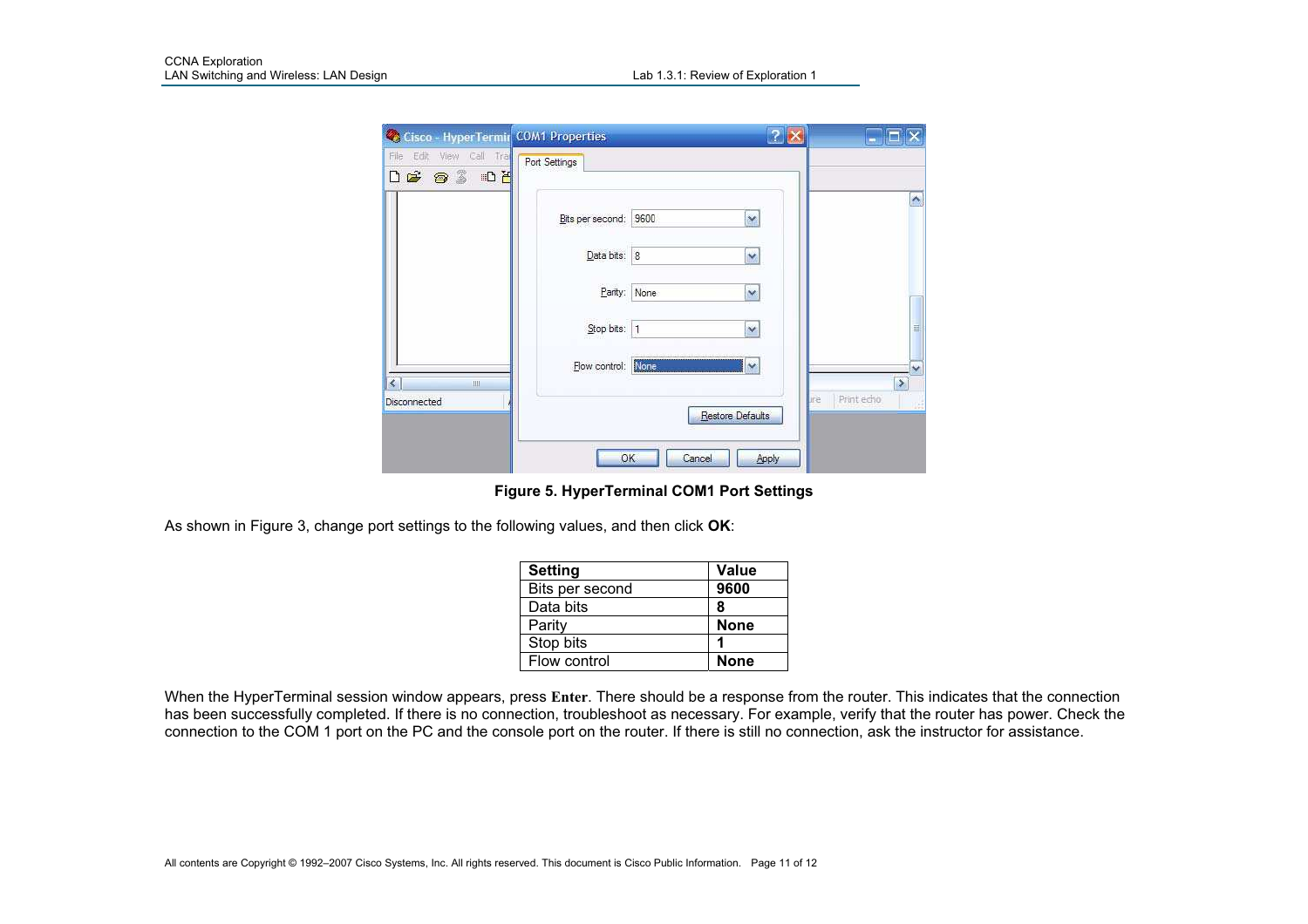#### **Step 3: Close HyperTerminal.**

When finished, close the HyperTerminal session by choosing **File > Exit**. When asked whether to save the session, click **Yes**. Enter a name for the session.

#### **Step 4: Reconnect the HyperTerminal session.**

Reopen the HyperTerminal session as described in Task 2, Step 1. This time, when the Connection Description window appears (see Figure 3), click **Cancel**.

Choose **File > Open**. Select the saved session and then click **Open**. Use this step to reconnect the HyperTerminal session to a Cisco device without reconfiguring a new session.

When finished, exit HyperTerminal.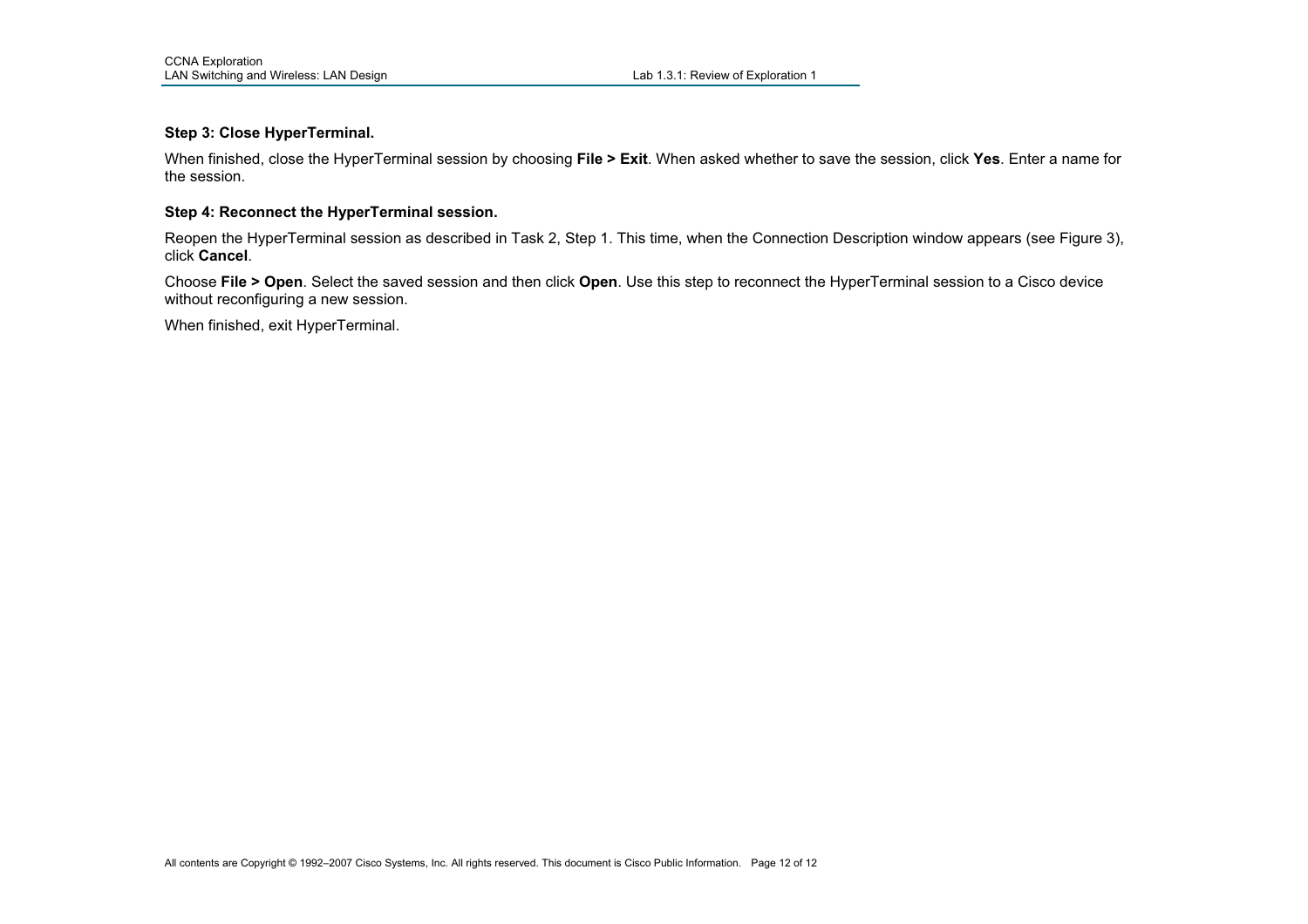# **Lab 1.3.2: Review of Concepts from Exploration 1 - Challenge**

# **Topology Diagram**



# **Learning Objectives**

Upon completion of this lab, you will be able to:

- Create a logical topology given network requirements
- Create subnets to meet host requirements
- Configure the physical topology
- Configure the logical topology
- Verify network connectivity
- Configure and verify passwords

# **Scenario**

In this lab, you will design and configure a small routed network and verify connectivity across multiple network devices. This requires creating and assigning two subnetwork blocks, connecting hosts and network devices, and configuring host computers and one Cisco router for basic network connectivity. Switch1 has a default configuration and does not require additional configuration. You will use common commands to test and document the network. The zero subnet is used.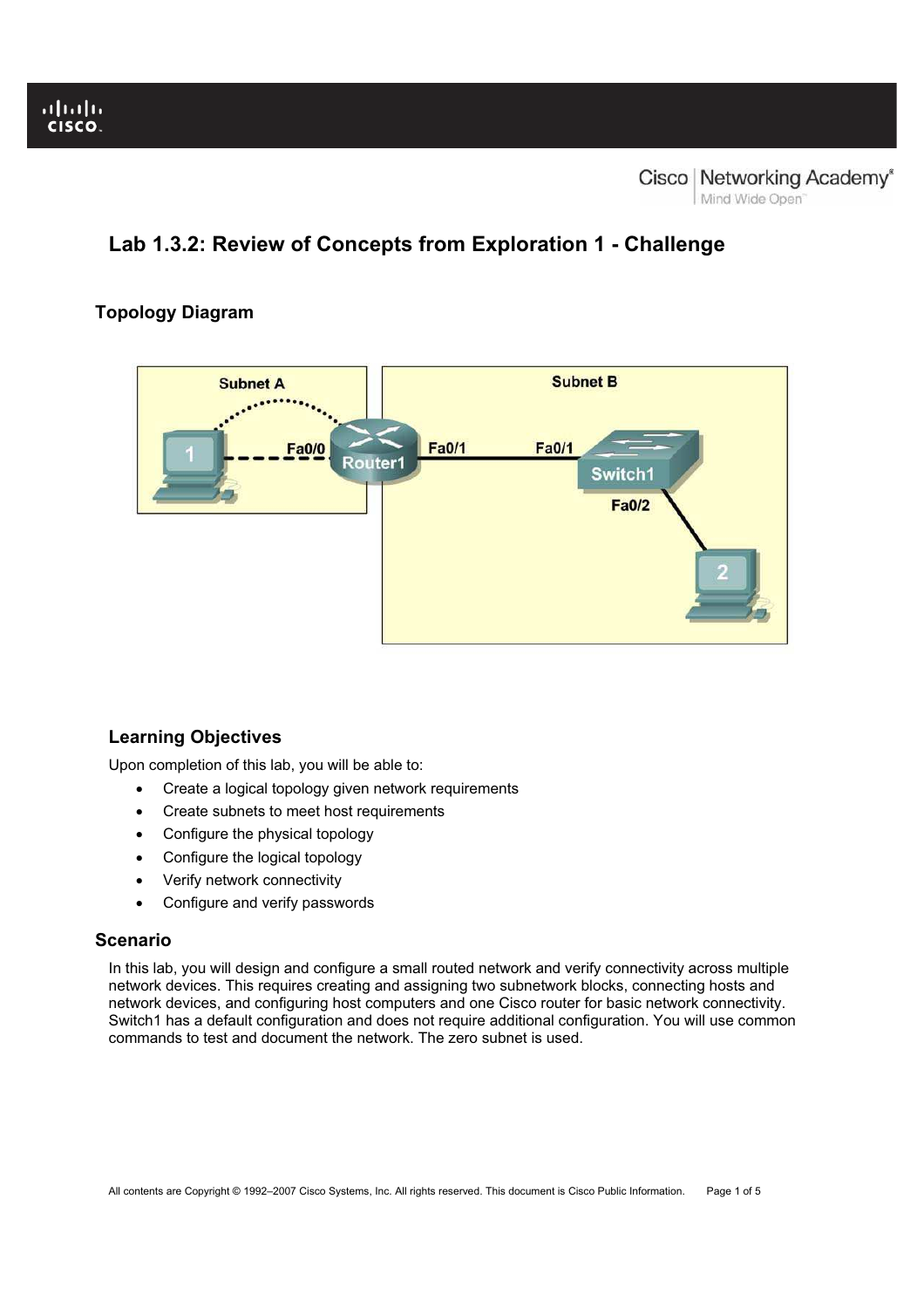# **Task 1: Design a Logical LAN Topology**

### **Step 1: Design an IP addressing scheme.**

Given the IP address block of **192.168.30.0 /27**, design an IP addressing scheme that satisfies the following requirements:

| <b>Subnet</b> | <b>Number of Hosts</b> |
|---------------|------------------------|
| Subnet A      |                        |
| Subnet B      | 14                     |

The 0 subnet is used. No subnet calculators may be used. Create the smallest possible number of subnets that satisfy the requirements for hosts. Assign the first usable subnet to Subnet A.

| <b>Subnet A</b>                  |                      |  |
|----------------------------------|----------------------|--|
| <b>Specification</b>             | <b>Student Input</b> |  |
| Number of bits in the subnet     |                      |  |
| IP mask (binary)                 |                      |  |
| New IP mask (decimal)            |                      |  |
| Maximum number of usable         |                      |  |
| subnets (including the 0 subnet) |                      |  |
| Number of usable hosts per       |                      |  |
| subnet                           |                      |  |
| IP subnetwork address            |                      |  |
| First IP host address            |                      |  |
| Last IP host address             |                      |  |

| <b>Subnet B</b>                   |                      |  |
|-----------------------------------|----------------------|--|
| <b>Specification</b>              | <b>Student Input</b> |  |
| Number of bits in the subnet      |                      |  |
| IP mask (binary)                  |                      |  |
| New IP mask (decimal)             |                      |  |
| Maximum number of usable subnets  |                      |  |
| (including the 0 subnet)          |                      |  |
| Number of usable hosts per subnet |                      |  |
| IP subnetwork address             |                      |  |
| First IP host address             |                      |  |
| Last IP host address              |                      |  |

Host computers will use the first usable IP address in the subnet. The network router will use the last usable IP address in the subnet.

### **Step 2: Write down the IP address information for each device.**

| <b>Device</b>     | <b>IP</b> address | Mask | Gateway |
|-------------------|-------------------|------|---------|
| Host1             |                   |      |         |
| Router1-Fa0/0     |                   |      |         |
| Host <sub>2</sub> |                   |      |         |
| Router1-Fa0/1     |                   |      |         |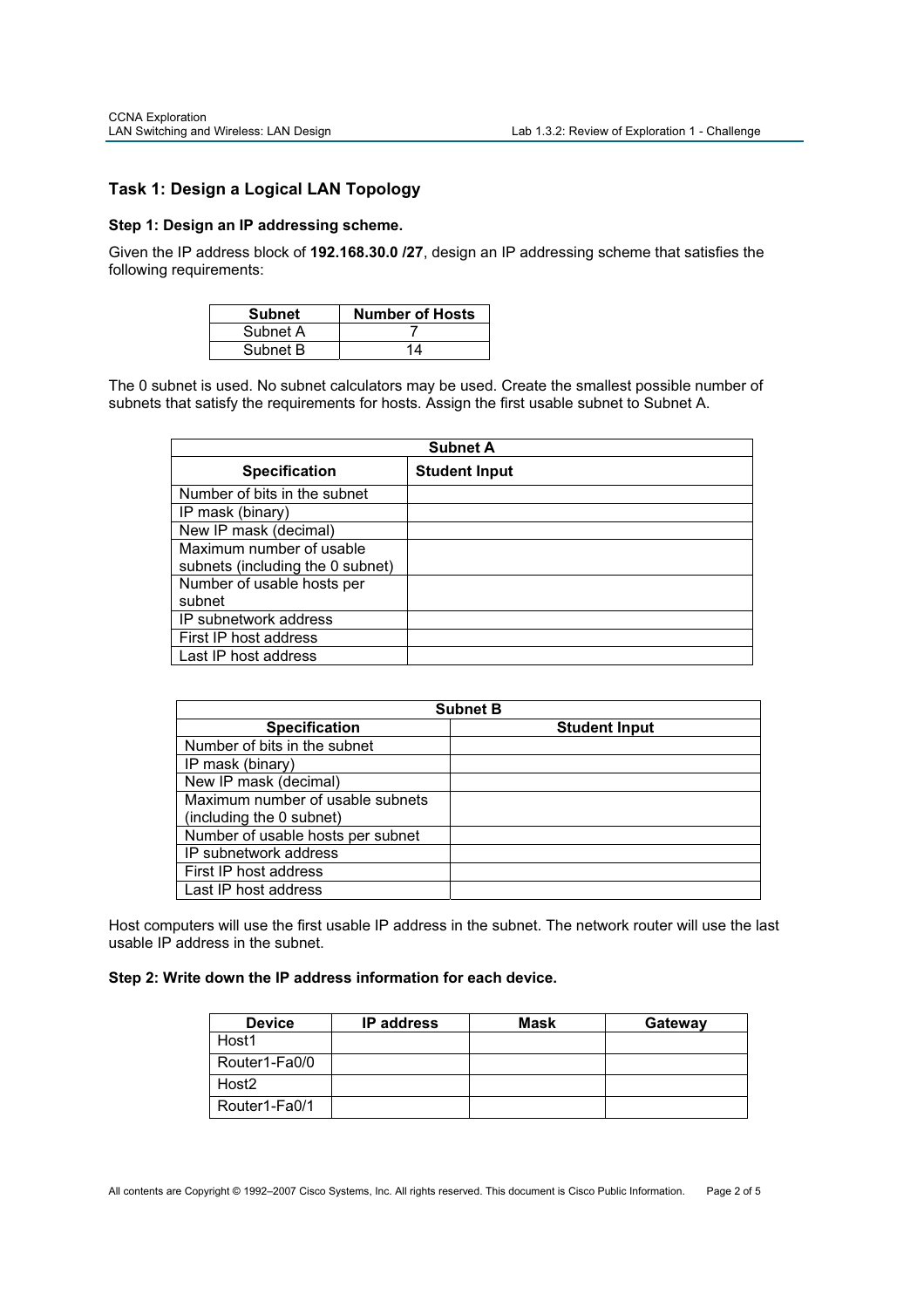Before proceeding, verify your IP addresses with the instructor.

# **Task 2: Configure the Physical Topology**

### **Step 1: Determine cabling requirements.**

Referring to Figure 1, identify each cable type required and document it in the table.

| <b>Correct Cabling</b>                      | Cable Type |
|---------------------------------------------|------------|
| LAN cable between Host1 and Router1 Fa0/0   |            |
| LAN cable between Switch1 and Router1 Fa0/1 |            |
| LAN cable between Switch1 and Host2         |            |
| Console cable between Host1 and Router1     |            |



Figure 1. Cabling the network.

# **Step 2. Physically connect lab devices.**

Cable the network devices as shown in Figure 1. Turn power on to all devices if it is not already on.

### **Step 3: Inspect the network connections.**

After cabling the network devices, verify the connections..

# **Task 3: Configure the Logical Topology**

### **Step 1: Configure the host computers.**

Configure the static IP address, subnet mask, and gateway for each host computer. After configuring each host computer, display and verify the host network settings with the **ipconfig /all** command.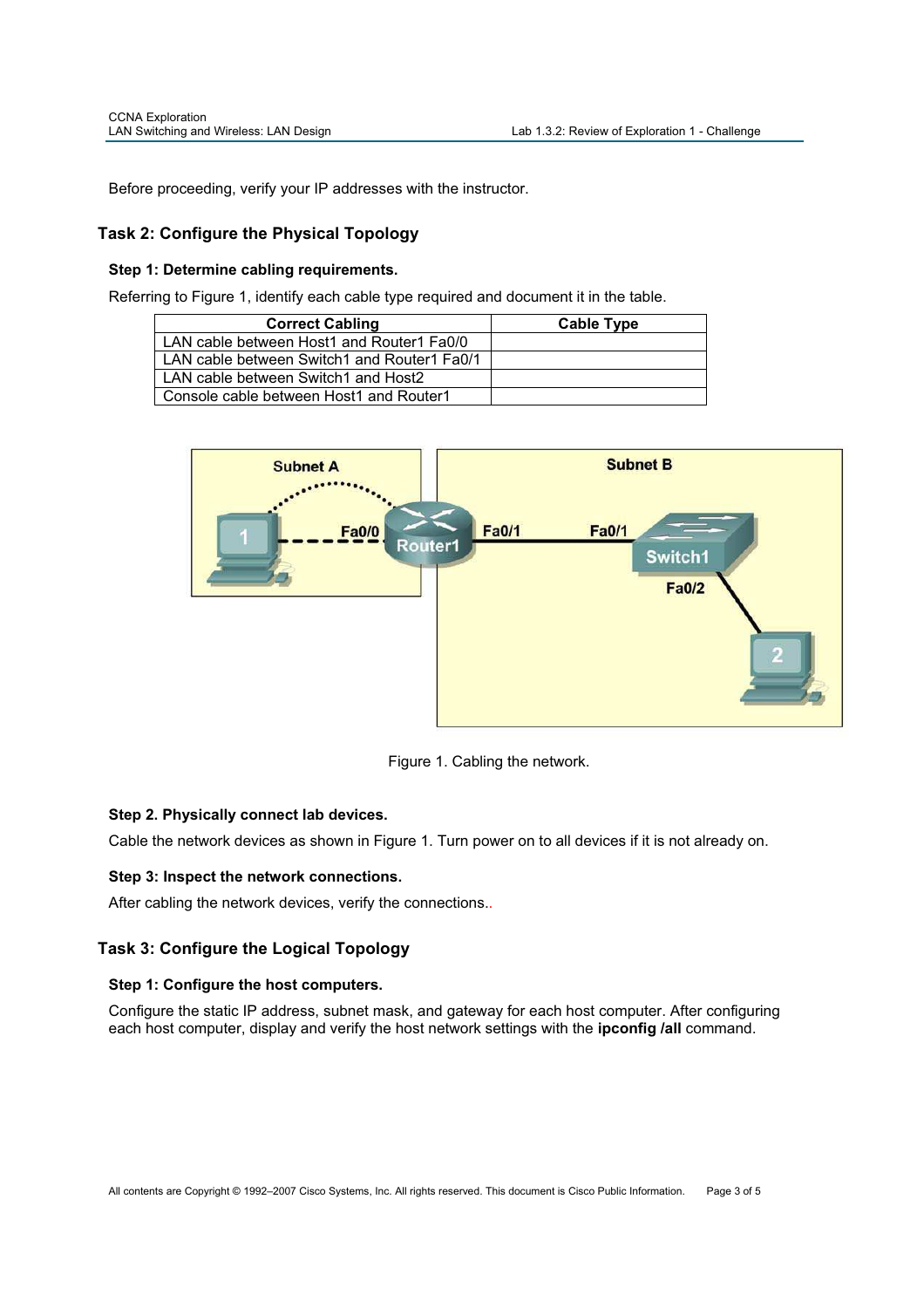| <b>Host1 Network Configuration</b> |  |  |
|------------------------------------|--|--|
| Physical address                   |  |  |
| IP address                         |  |  |
| Subnet mask                        |  |  |
| Default gateway                    |  |  |

| <b>Host2 Network Configuration</b> |  |  |
|------------------------------------|--|--|
| Physical address                   |  |  |
| IP address                         |  |  |
| Subnet mask                        |  |  |
| Default gateway                    |  |  |

# **Step 2: Configure Router1.**

From Host1, connect to the console of Router 1 and configure the following:

| Task                               | <b>Specification</b>                           |
|------------------------------------|------------------------------------------------|
| Router name                        | Router1                                        |
| Encrypted privileged exec password | class                                          |
| Console access password            | cisco                                          |
| Telnet access password             | cisco                                          |
| Router1 interface Fa0/0            | Set the description<br>Set the Layer 3 address |
| Router1 interface Fa0/1            | Set the description<br>Set the Layer 3 address |

# **Task 4: Verify Network Connectivity**

### **Step 1: Use the ping command to verify network connectivity.**

You can verify network connectivity using the **ping** command.

Note: If pings to the host computers fail, verify the existence of a firewall program running on the hosts. If a firewall is running on the host temporarily disable it and retest. To disable a Windows firewall, select **Start > Control Panel > Windows Firewall**, select **OFF**, and then **OK**.

Use the following table to verify connectivity with each network device. Take corrective action to establish connectivity if a test fails.

| <b>From</b>       | To                | <b>IP Address</b> | <b>Ping Results</b> |
|-------------------|-------------------|-------------------|---------------------|
| Host1             | NIC IP address    |                   |                     |
| Host1             | Router1, Fa0/0    |                   |                     |
| Host1             | Router1, Fa0/1    |                   |                     |
| Host1             | Host <sub>2</sub> |                   |                     |
| Host <sub>2</sub> | NIC IP address    |                   |                     |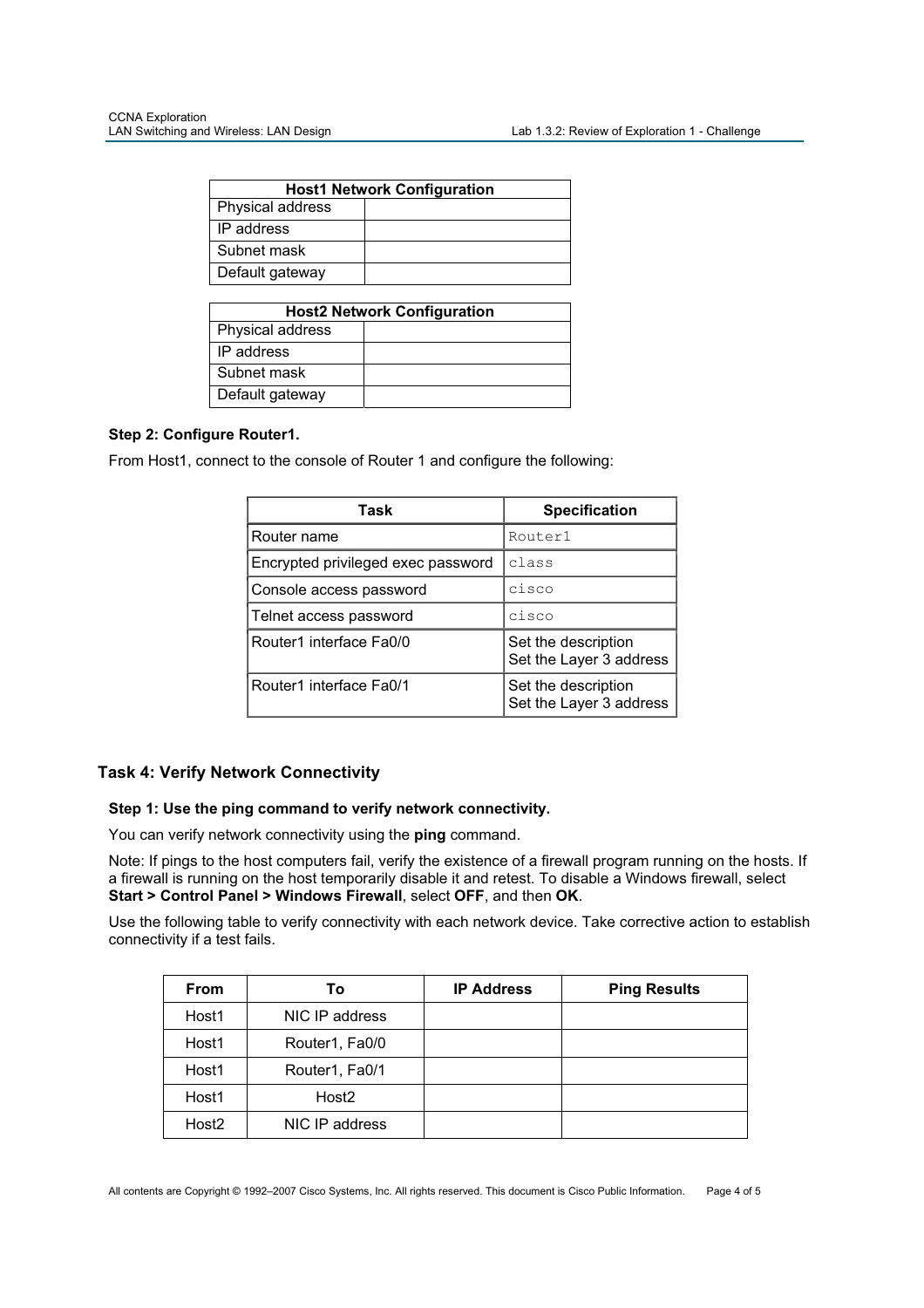| Host <sub>2</sub> | Router1, Fa0/1 |  |
|-------------------|----------------|--|
| Host <sub>2</sub> | Router1, Fa0/0 |  |
| Host <sub>2</sub> | Host1          |  |

In addition to the **ping** command, what other Windows command is useful in displaying network delay and breaks in the path to the destination?

### **Task 5: Verify Passwords**

### **Step 1: Telnet to the router from Host2 and verify the Telnet password.**

You should be able to telnet to either Fast Ethernet interface of the router.

### **Step 2: Verify that the enable secret password has been set.**

From the Telnet session, enter privilege exec mode and verify that it is password protected.

### **Step 3: Verify that the console is password protected.**

Terminate and then re-establish the console connection from Host1 to the router to verify that the console is password protected.

Depending on the Telnet client that you are using, the session can usually be terminated with Ctrl-].

### **Task 6: Clean Up**

Unless directed otherwise by your instructor, erase the configurations and reload the switches. Disconnect and store the cabling. For PC hosts that are normally connected to other networks (such as the school LAN or to the Internet), reconnect the appropriate cabling and restore the TCP/IP settings.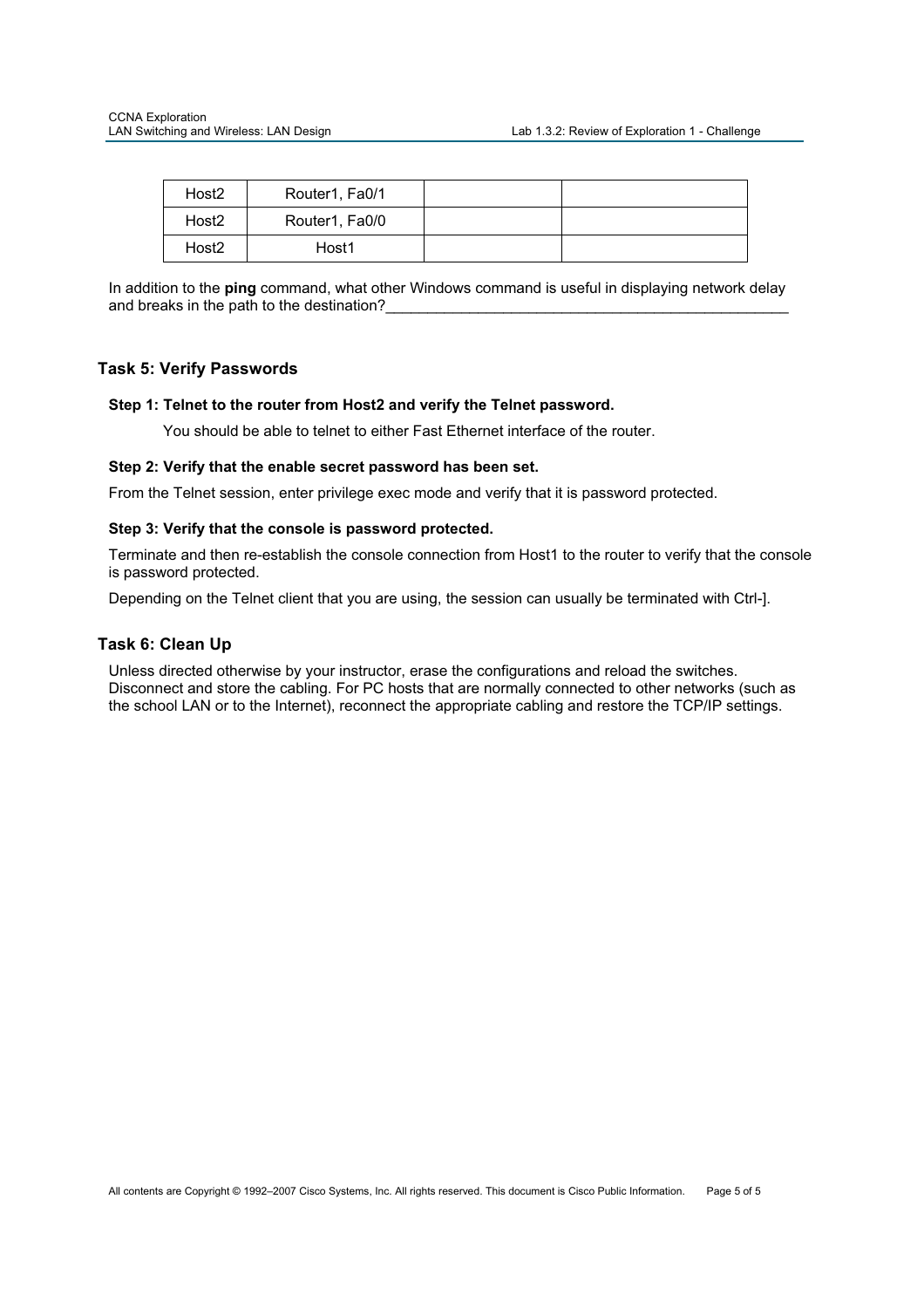# **Lab 1.3.3: Troubleshooting a Small Network**

# **Topology Diagram**



# **Learning Objectives**

Upon completion of this lab, you will be able to:

- Verify that a paper design meets stated network requirements
- Cable a network according to the topology diagram
- Erase the startup configuration and reload a router to the default state
- Load the routers with supplied scripts
- Discover where communication is not possible
- Gather information about the misconfigured portion of the network along with any other errors
- Analyze information to determine why communication is not possible
- Propose solutions to network errors
- Implement solutions to network errors

# **Scenario**

In this lab, you are given a completed configuration for a small routed network. The configuration contains design and configuration errors that conflict with stated requirements and prevent end-to-end communication. You will examine the given design and identify and correct any design errors. You will then cable the network, configure the hosts, and load configurations onto the router. Finally, you will troubleshoot the connectivity problems to determine where the errors are occurring and correct them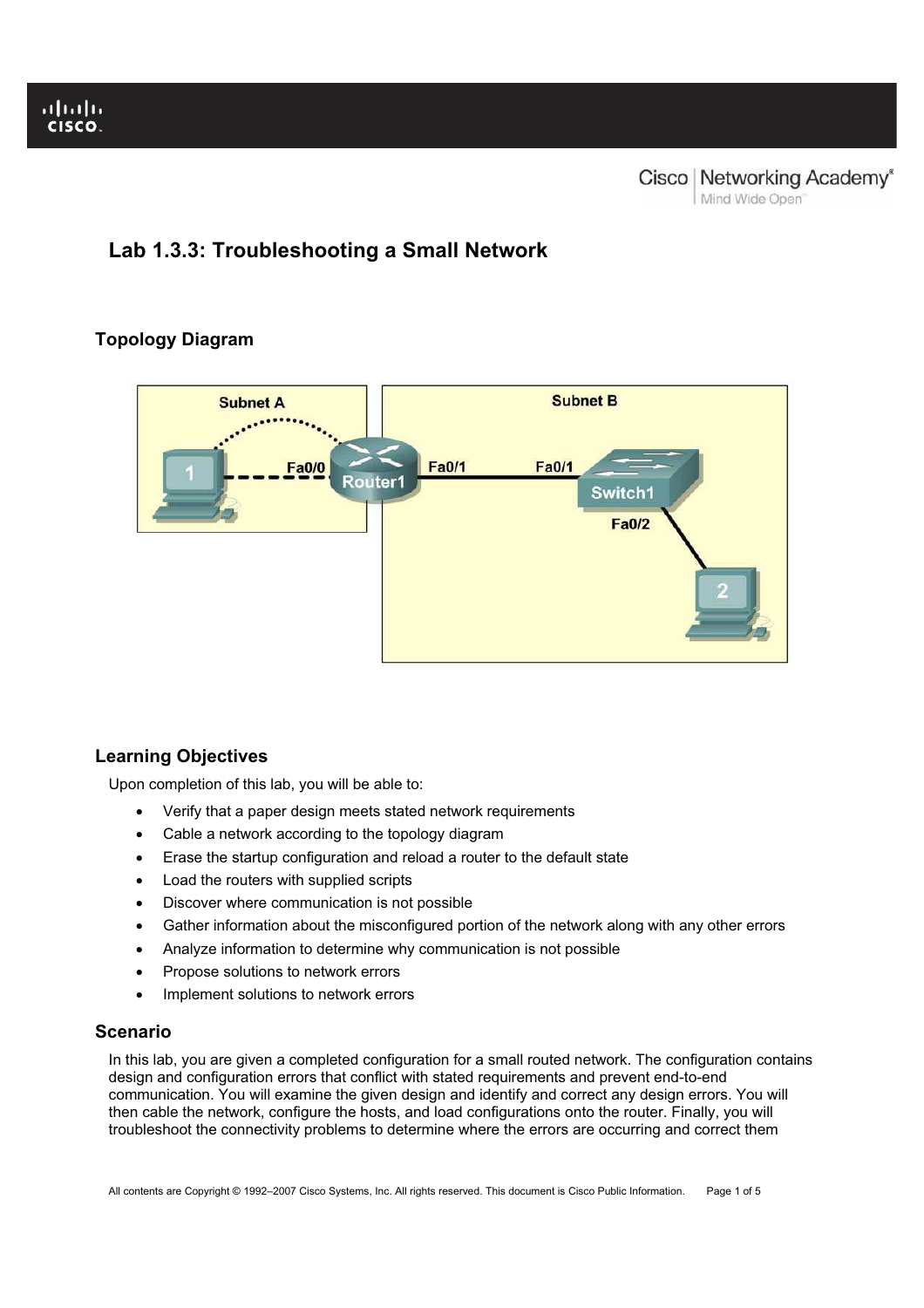using the appropriate commands. When all errors have been corrected, each host should be able to communicate with all other configured network elements and with the other host.

# **Task 1: Examine the Logical LAN Topology**

The IP address block of 172.16.30.0 /23 is subnetted to meet the following requirements:

| <b>Subnet</b> | <b>Number of Hosts</b> |
|---------------|------------------------|
| Subnet A      | 174                    |
| Subnet B      | RΛ                     |

Additional requirements and specifications:

- The 0 subnet is used.
- The smallest possible number of subnets that satisfy the requirements for hosts should be used, keeping the largest possible block in reserve for future use.
- Assign the first usable subnet to Subnet A.
- Host computers use the first IP address in the subnet. The network router uses the last network host address.

Based on these requirements, the following topology has been provided to you:

| <b>Subnet A</b>       |               |  |
|-----------------------|---------------|--|
| <b>Specification</b>  | Value         |  |
| IP mask (decimal)     | 255.255.255.0 |  |
| IP address            | 172.16.30.0   |  |
| First IP host address | 172.16.30.1   |  |
| Last IP host address  | 172.16.30.254 |  |

| <b>Subnet B</b>       |                 |  |
|-----------------------|-----------------|--|
| <b>Specification</b>  | Value           |  |
| IP mask (decimal)     | 255.255.255.128 |  |
| IP address            | 172.16.31.0     |  |
| First IP host address | 172.16.31.1     |  |
| Last IP host address  | 172.16.31.126   |  |

Examine each of the values in the tables above and verify that this topology meets all requirements and specifications. Are any of the given values incorrect?

\_\_\_\_\_\_\_\_\_\_\_\_\_\_\_\_\_\_\_\_\_\_\_\_\_\_\_\_\_\_\_\_\_\_\_\_\_\_\_\_\_\_\_\_\_\_\_\_\_\_\_\_\_\_\_\_\_\_\_\_\_\_\_\_\_\_\_\_\_\_\_\_\_\_\_\_\_\_ \_\_\_\_\_\_\_\_\_\_\_\_\_\_\_\_\_\_\_\_\_\_\_\_\_\_\_\_\_\_\_\_\_\_\_\_\_\_\_\_\_\_\_\_\_\_\_\_\_\_\_\_\_\_\_\_\_\_\_\_\_\_\_\_\_\_\_\_\_\_\_\_\_\_\_\_\_\_

If yes, correct the values in the table above and write the corrected values below:

Create a configuration table similar to the one below using your corrected values:

| <b>Device</b>     | <b>IP</b> address | Mask            | Gateway       |
|-------------------|-------------------|-----------------|---------------|
| Host1             | 172.16.30.1       | 255.255.255.0   | 172.16.30.254 |
| Router1-Fa0/0     | 172.16.30.254     | 255.255.255.0   | N/A           |
| Host <sub>2</sub> | 172.16.31.1       | 255.255.255.128 | 172.16.31.126 |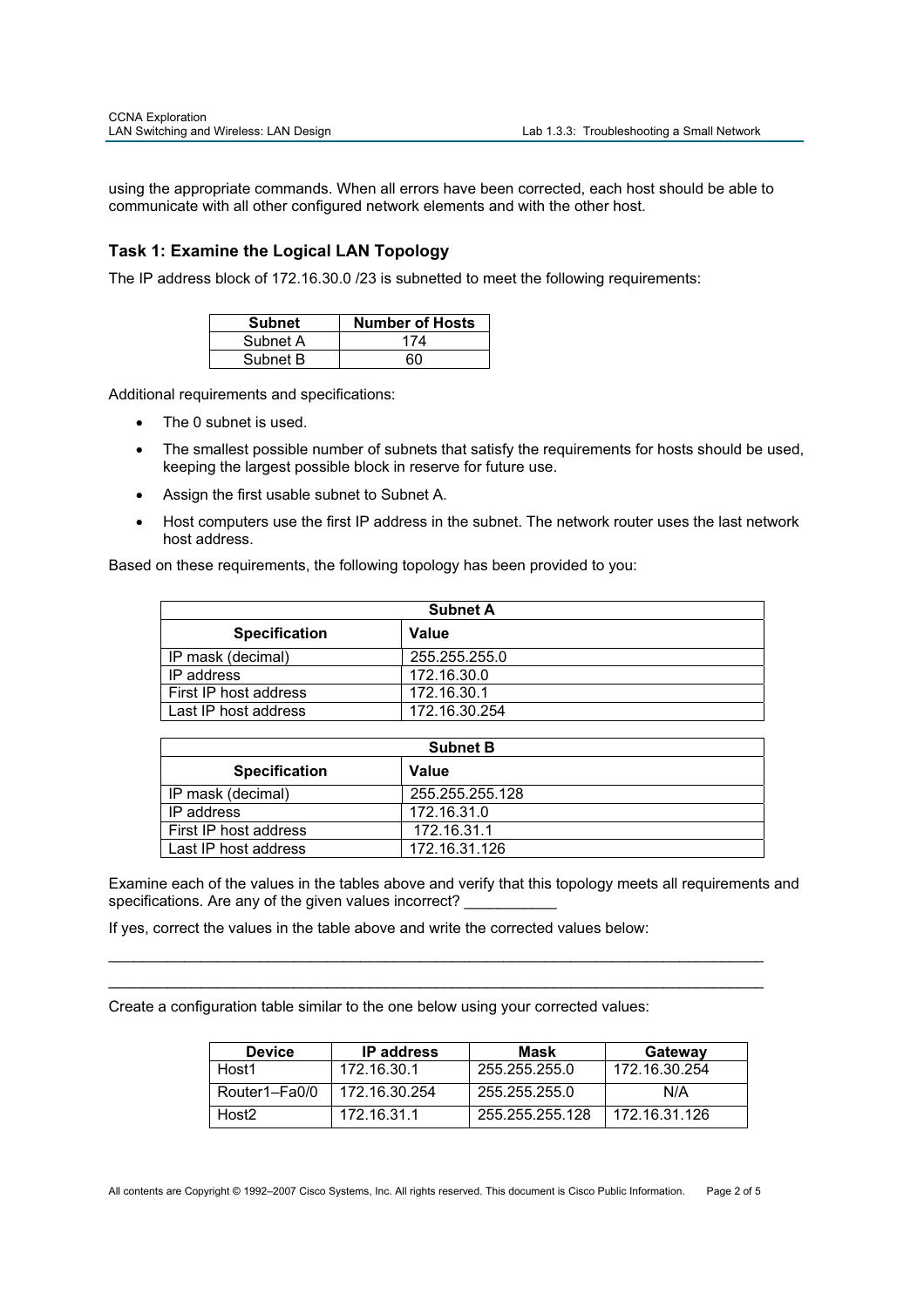| Router1-Fa0/1 | 172.16.31.126 | 255.255.255.128 | N/A |
|---------------|---------------|-----------------|-----|
|---------------|---------------|-----------------|-----|

### **Task 2: Cable, Erase, and Reload the Routers**

#### **Step 1: Cable the network.**

Cable a network that is similar to the one in the topology diagram.

### **Step 2: Clear the configuration on each router.**

Clear the configuration on the router using the **erase startup-config** command and then reload the router. Answer **no** if asked to save changes.

### **Task 3: Configure the Host Computers**

#### **Step 1: Configure host computers.**

Configure the static IP address, subnet mask, and gateway for each host computer based on the configuration table created in Task 1. After configuring each host computer, display and verify the host network settings with the **ipconfig /all** command.

### **Task 4: Load the Router with the Supplied Scripts**

```
enable
!
config term 
!
hostname Router1 
!
enable secret class 
!
no ip domain-lookup 
!
  interface FastEthernet0/0 
  description connection to host1 
  ip address 172.16.30.1 255.255.255.0 
 duplex auto 
  speed auto 
!
interface FastEthernet0/1 
  description connection to switch1 
  ip address 192.16.31.1 255.255.255.192 
duplex auto 
  speed auto 
!
!
line con 0 
 password cisco 
 login 
line vty 0 
 login
```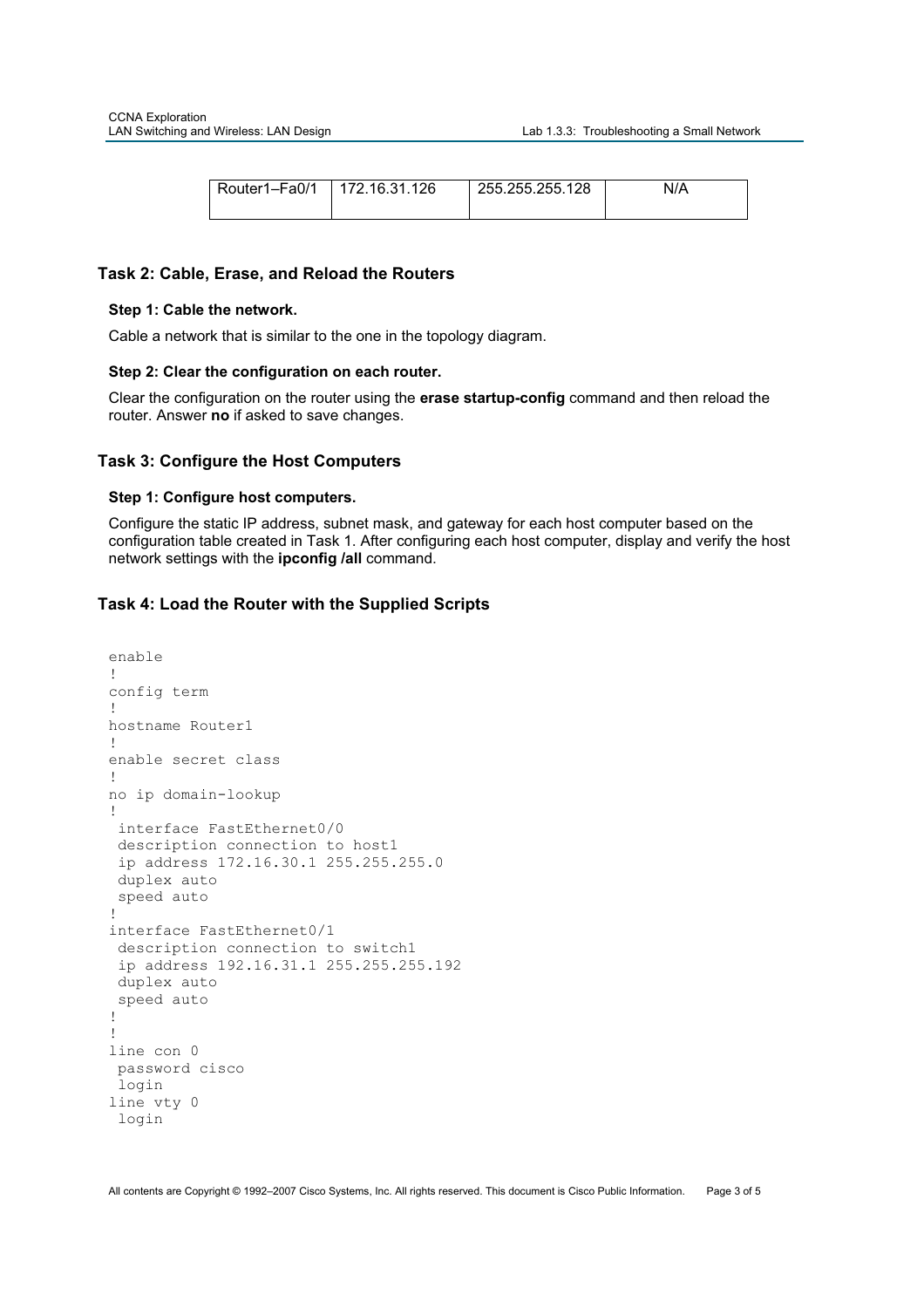```
line vty 1 4 
 password cisco 
 login 
!
end
```
# **Task 5: Identify Connectivity Problems**

### **Step 1: Use the ping command to test network connectivity.**

Use the following table to test the connectivity of each network device.

| <b>From</b>       | Τo                | <b>IP Address</b> | <b>Ping Results</b> |
|-------------------|-------------------|-------------------|---------------------|
| Host1             | NIC IP address    | 172.16.30.1       |                     |
| Host1             | Router1, Fa0/0    | 172.16.30.254     |                     |
| Host1             | Router1, Fa0/1    | 172.16.31.126     |                     |
| Host1             | Host <sub>2</sub> | 172.16.31.1       |                     |
| Host <sub>2</sub> | NIC IP address    | 172.16.30.1       |                     |
| Host <sub>2</sub> | Router1, Fa0/1    | 172.16.31.126     |                     |
| Host <sub>2</sub> | Router1, Fa0/0    | 172.16.30.254     |                     |
| Host <sub>2</sub> | Host1             | 172.16.30.1       |                     |

# **Task 6: Troubleshoot Network Connections**

### **Step 1: Begin troubleshooting at the host connected to the BRANCH router.**

From host PC1, is it possible to ping PC2?

From host PC1, is it possible to ping the router fa0/1 interface? \_\_\_\_\_\_\_\_\_

From host PC1, is it possible to ping the default gateway?

From host PC1, is it possible to ping itself?

Where is the most logical place to begin troubleshooting the PC1 connection problems?

\_\_\_\_\_\_\_\_\_\_\_\_\_\_\_\_\_\_\_\_\_\_\_\_\_\_\_\_\_\_\_\_\_\_\_\_\_\_\_\_\_\_\_\_\_\_\_\_\_\_\_\_\_\_\_\_\_\_\_\_\_\_\_\_\_\_\_\_\_\_\_\_\_\_\_\_\_\_\_\_\_

\_\_\_\_\_\_\_\_\_\_\_\_\_\_\_\_\_\_\_\_\_\_\_\_\_\_\_\_\_\_\_\_\_\_\_\_\_\_\_\_\_\_\_\_\_\_\_\_\_\_\_\_\_\_\_\_\_\_\_\_\_\_\_\_\_\_\_\_\_\_\_\_\_\_\_\_\_\_\_\_\_

\_\_\_\_\_\_\_\_\_\_\_\_\_\_\_\_\_\_\_\_\_\_\_\_\_\_\_\_\_\_\_\_\_\_\_\_\_\_\_\_\_\_\_\_\_\_\_\_\_\_\_\_\_\_\_\_\_\_\_\_\_\_\_\_\_\_\_\_\_\_\_\_\_\_\_\_\_\_\_\_\_

\_\_\_\_\_\_\_\_\_\_\_\_\_\_\_\_\_\_\_\_\_\_\_\_\_\_\_\_\_\_\_\_\_\_\_\_\_\_\_\_\_\_\_\_\_\_\_\_\_\_\_\_\_\_\_\_\_\_\_\_\_\_\_\_\_\_\_\_\_\_\_\_\_\_\_\_\_\_\_\_\_

# **Step 2: Examine the router to find possible configuration errors.**

Begin by viewing the summary of status information for each interface on the router.

Are there any problems with the status of the interfaces?